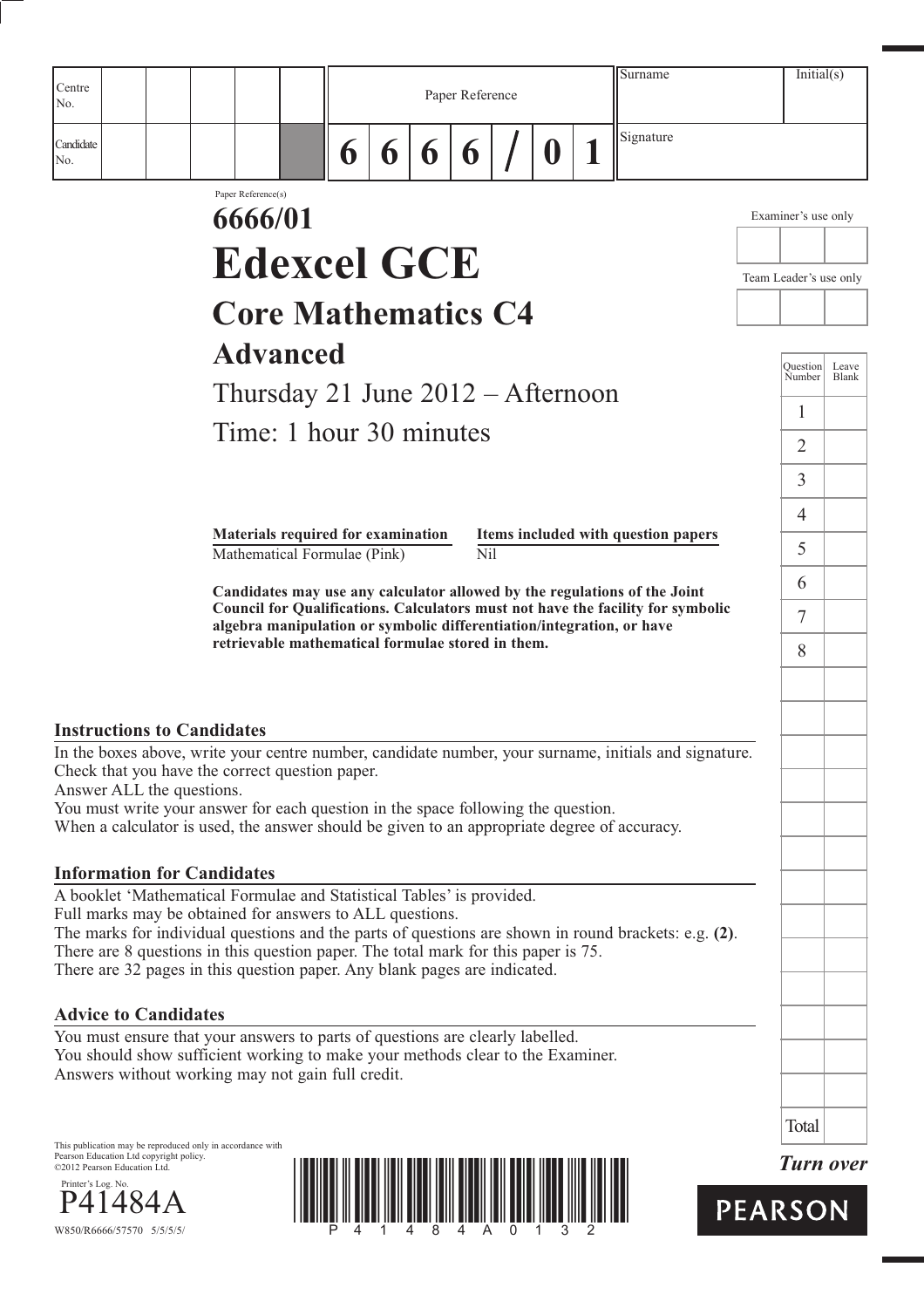$$
f(x) = \frac{1}{x(3x - 1)^2} = \frac{A}{x} + \frac{B}{(3x - 1)} + \frac{C}{(3x - 1)^2}
$$

(a) Find the values of the constants  $A$ ,  $B$  and  $C$ .

 $1.$ 

(b) (i) Hence find  $\int f(x) dx$ . (ii) Find  $\int_1^2 f(x) dx$ , leaving your answer in the form  $a + \ln b$ , where  $a$  and  $b$  are constants.

 $(6)$ 

 $(4)$ 

 $\textstyle\frac{1}{2}\left\|\left\|\left[\prod_{i=1}^n\prod_{j=1}^n\prod_{j=1}^n\prod_{j=1}^n\prod_{j=1}^n\prod_{j=1}^n\prod_{j=1}^n\prod_{j=1}^n\prod_{j=1}^n\prod_{j=1}^n\prod_{j=1}^n\prod_{j=1}^n\prod_{j=1}^n\prod_{j=1}^n\prod_{j=1}^n\prod_{j=1}^n\prod_{j=1}^n\prod_{j=1}^n\prod_{j=1}^n\prod_{j=1}^n\prod_{j=1}^n\prod_{j=1}^n\prod_{j=$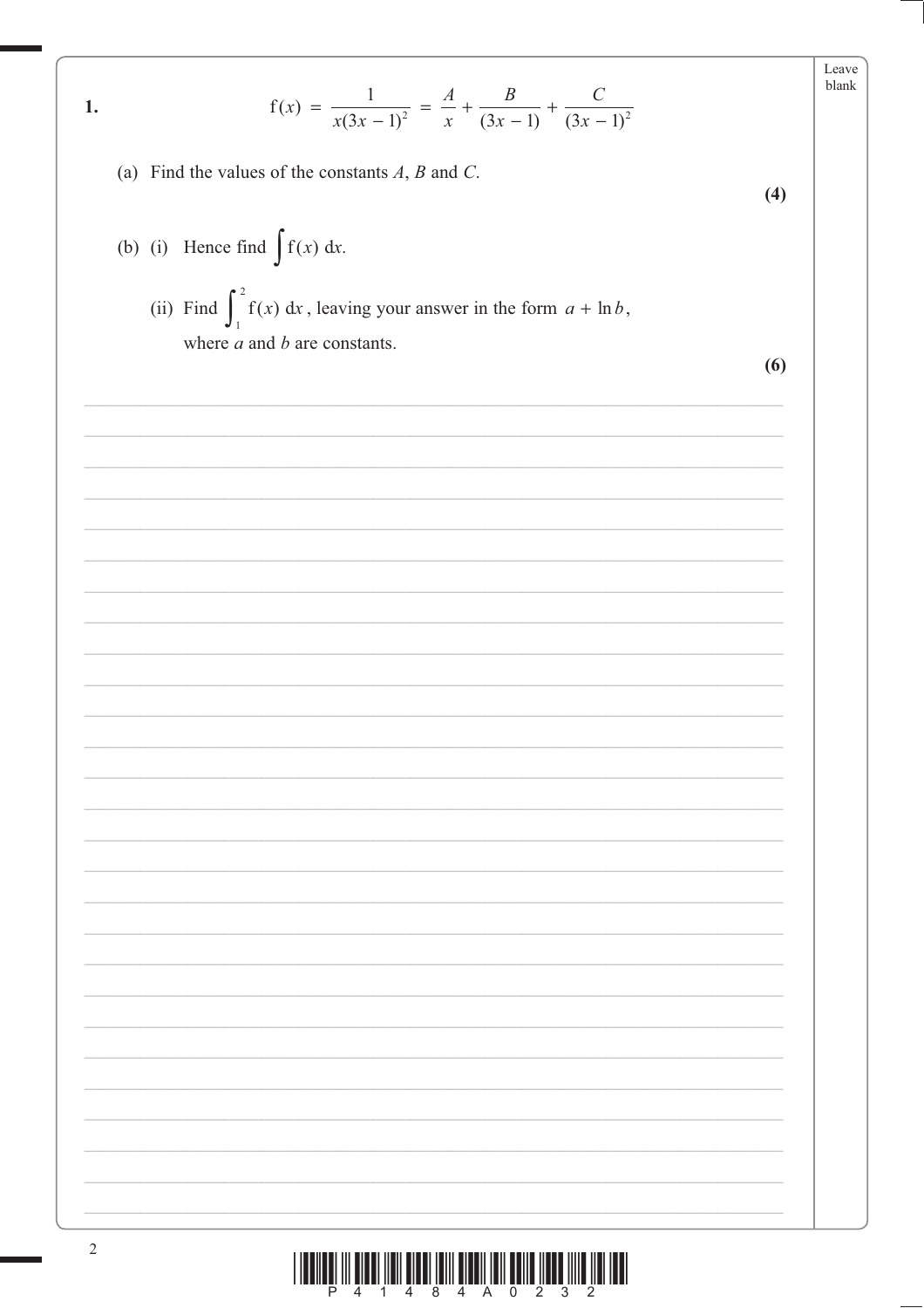|                                                                             | $\operatorname{Leave}$<br>${\it blank}$ |  |
|-----------------------------------------------------------------------------|-----------------------------------------|--|
| <b>Question 1 continued</b>                                                 |                                         |  |
|                                                                             |                                         |  |
|                                                                             |                                         |  |
|                                                                             |                                         |  |
|                                                                             |                                         |  |
|                                                                             |                                         |  |
|                                                                             |                                         |  |
|                                                                             |                                         |  |
|                                                                             |                                         |  |
|                                                                             |                                         |  |
|                                                                             |                                         |  |
|                                                                             |                                         |  |
|                                                                             |                                         |  |
|                                                                             |                                         |  |
|                                                                             |                                         |  |
|                                                                             |                                         |  |
|                                                                             |                                         |  |
|                                                                             |                                         |  |
|                                                                             |                                         |  |
|                                                                             |                                         |  |
|                                                                             |                                         |  |
|                                                                             |                                         |  |
|                                                                             |                                         |  |
|                                                                             |                                         |  |
|                                                                             |                                         |  |
|                                                                             |                                         |  |
|                                                                             |                                         |  |
|                                                                             |                                         |  |
|                                                                             |                                         |  |
|                                                                             |                                         |  |
|                                                                             |                                         |  |
|                                                                             |                                         |  |
|                                                                             |                                         |  |
|                                                                             |                                         |  |
|                                                                             |                                         |  |
|                                                                             |                                         |  |
|                                                                             |                                         |  |
|                                                                             |                                         |  |
|                                                                             |                                         |  |
|                                                                             |                                         |  |
|                                                                             |                                         |  |
| THE THE THE REPORT OF THE REPORT OF THE REPORT OF THE REPORT OF THE REPORT. | $\ensuremath{\mathfrak{Z}}$             |  |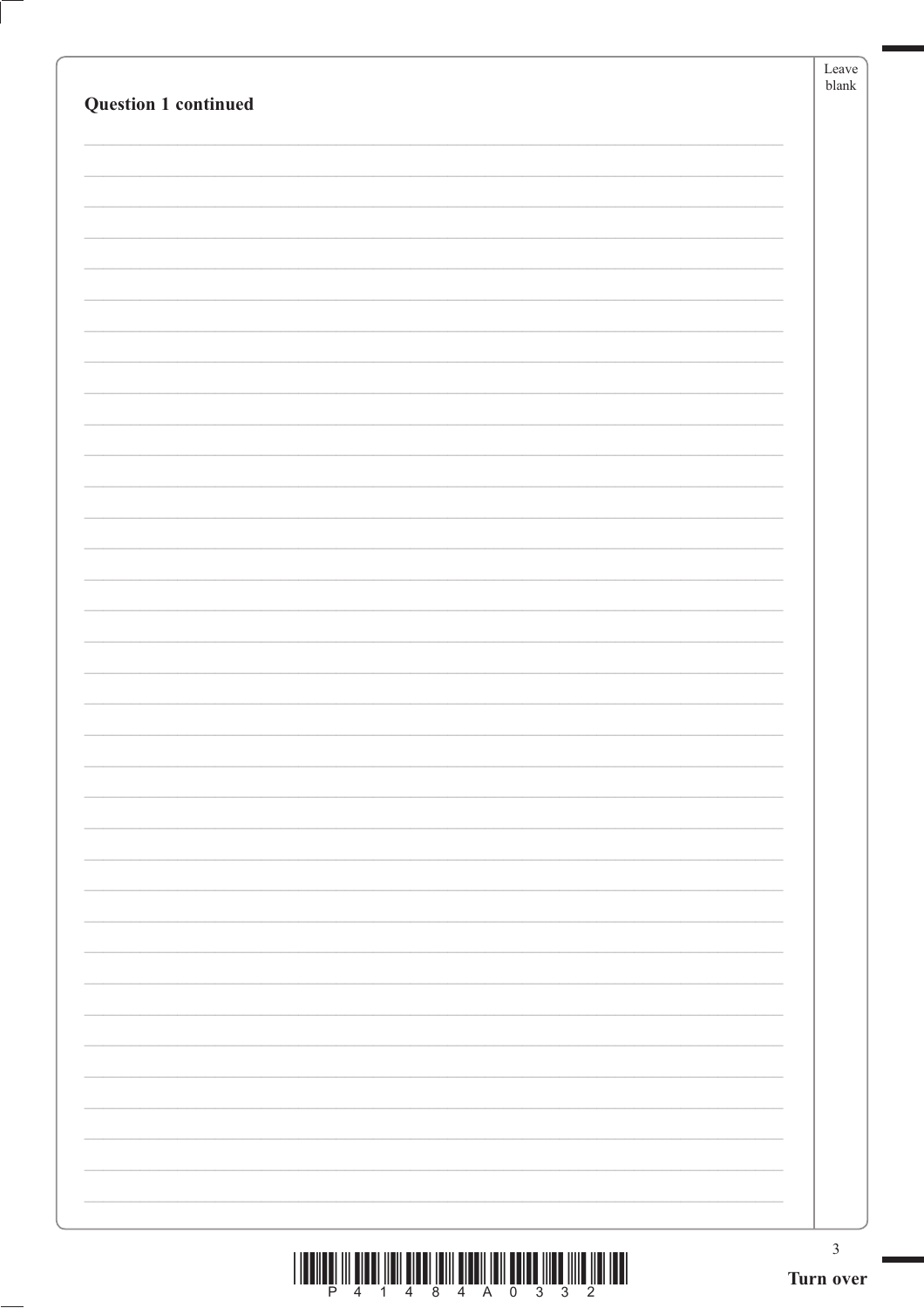|                             | Leave |
|-----------------------------|-------|
|                             | blank |
| <b>Question 1 continued</b> |       |
|                             |       |
|                             |       |
|                             |       |
|                             |       |
|                             |       |
|                             |       |
|                             |       |
|                             |       |
|                             |       |
|                             |       |
|                             |       |
|                             |       |
|                             |       |
|                             |       |
|                             |       |
|                             |       |
|                             |       |
|                             |       |
|                             |       |
|                             |       |
|                             |       |
|                             |       |
|                             |       |
|                             |       |
|                             |       |
|                             |       |
|                             |       |
|                             |       |
|                             |       |
|                             |       |
|                             |       |
|                             |       |
|                             |       |
|                             |       |
|                             |       |
|                             |       |
|                             |       |
|                             |       |
|                             |       |
|                             |       |
|                             |       |
|                             |       |
|                             |       |
|                             |       |
|                             |       |
|                             |       |
|                             |       |
|                             |       |
|                             |       |
|                             |       |
|                             |       |
|                             |       |
|                             |       |
|                             |       |
|                             |       |
|                             |       |
|                             |       |
|                             |       |
|                             |       |
|                             |       |
|                             |       |
|                             |       |
|                             |       |
|                             |       |
|                             |       |
|                             |       |
|                             |       |
|                             |       |
|                             |       |
|                             |       |
|                             |       |
|                             |       |
|                             |       |
|                             |       |
|                             |       |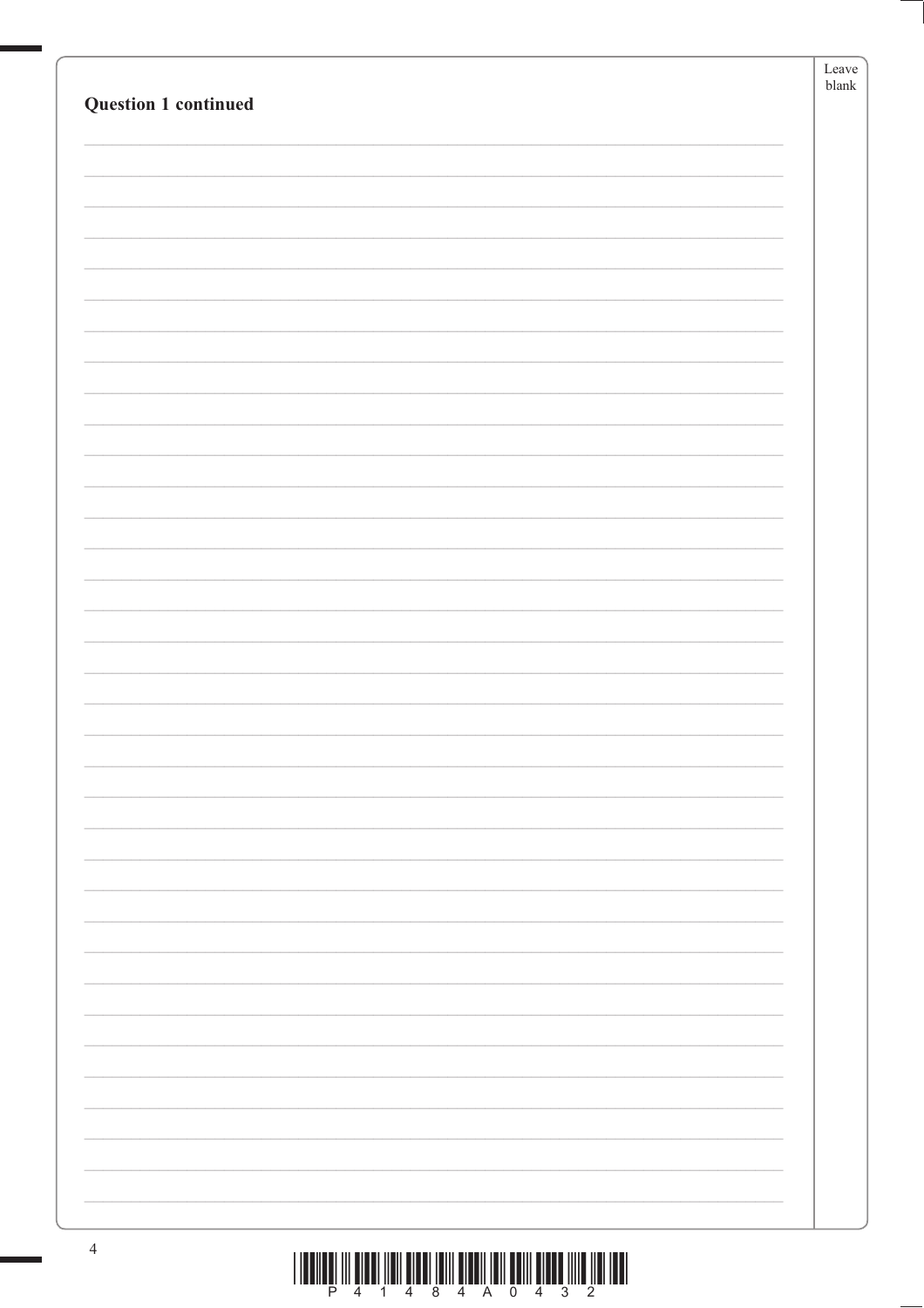| <b>Question 1 continued</b> | Leave<br>${\tt blank}$ |
|-----------------------------|------------------------|
|                             |                        |
|                             |                        |
|                             |                        |
|                             |                        |
|                             |                        |
|                             |                        |
|                             |                        |
|                             |                        |
|                             |                        |
|                             |                        |
|                             |                        |
|                             |                        |
|                             |                        |
|                             |                        |
|                             |                        |
|                             |                        |
|                             |                        |
|                             |                        |
|                             |                        |
|                             |                        |
|                             |                        |
|                             |                        |
|                             |                        |
| (Total 10 marks)            | Q1                     |
|                             | $\sqrt{5}$             |

| <u> 1999 - Andrej Marije, matematika i poznati svojih prostavanja i poziti s predsjednje prostavanje i poziti s</u> |                       |  |  |  |  |
|---------------------------------------------------------------------------------------------------------------------|-----------------------|--|--|--|--|
|                                                                                                                     | P 4 1 4 8 4 A 0 5 3 2 |  |  |  |  |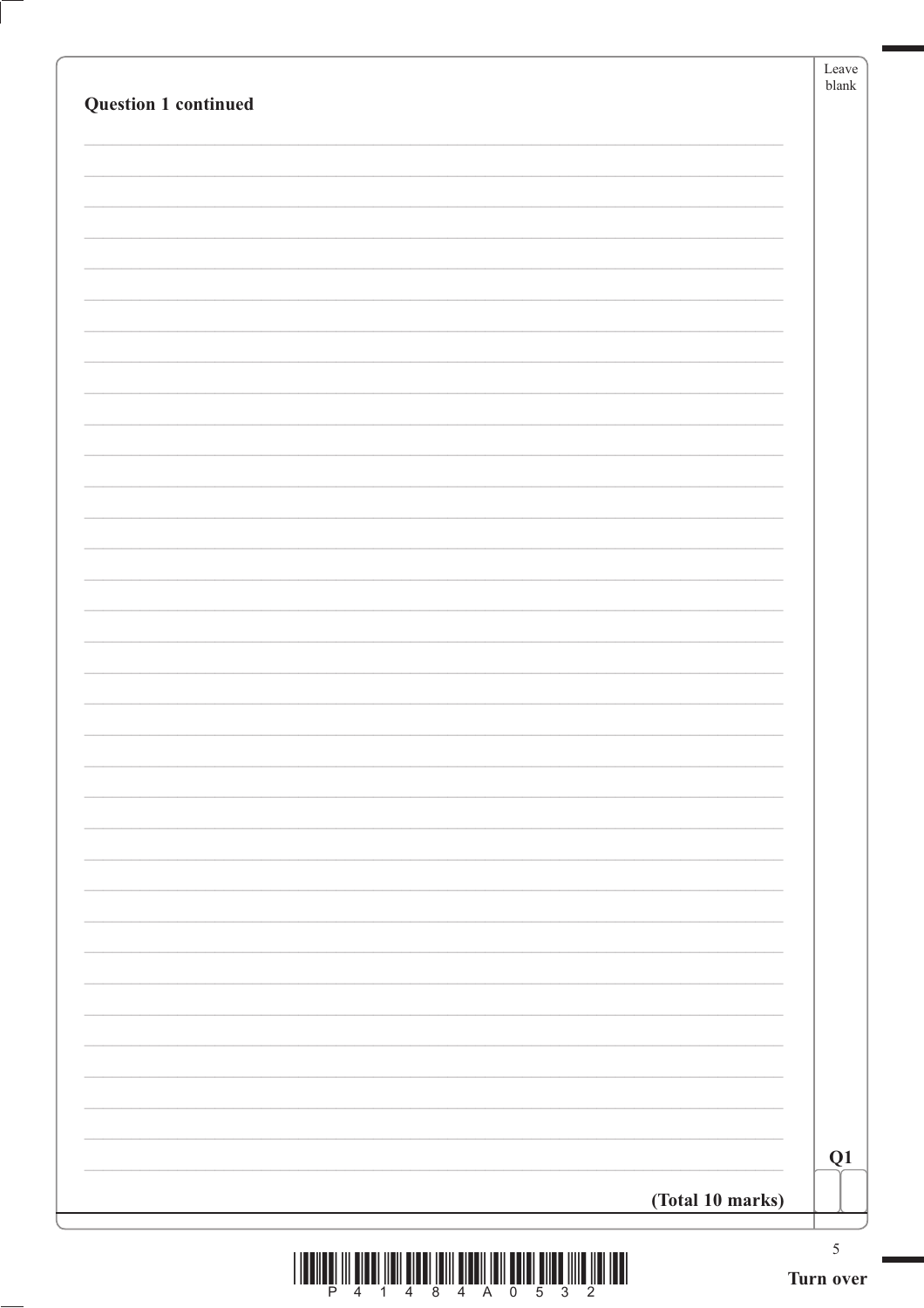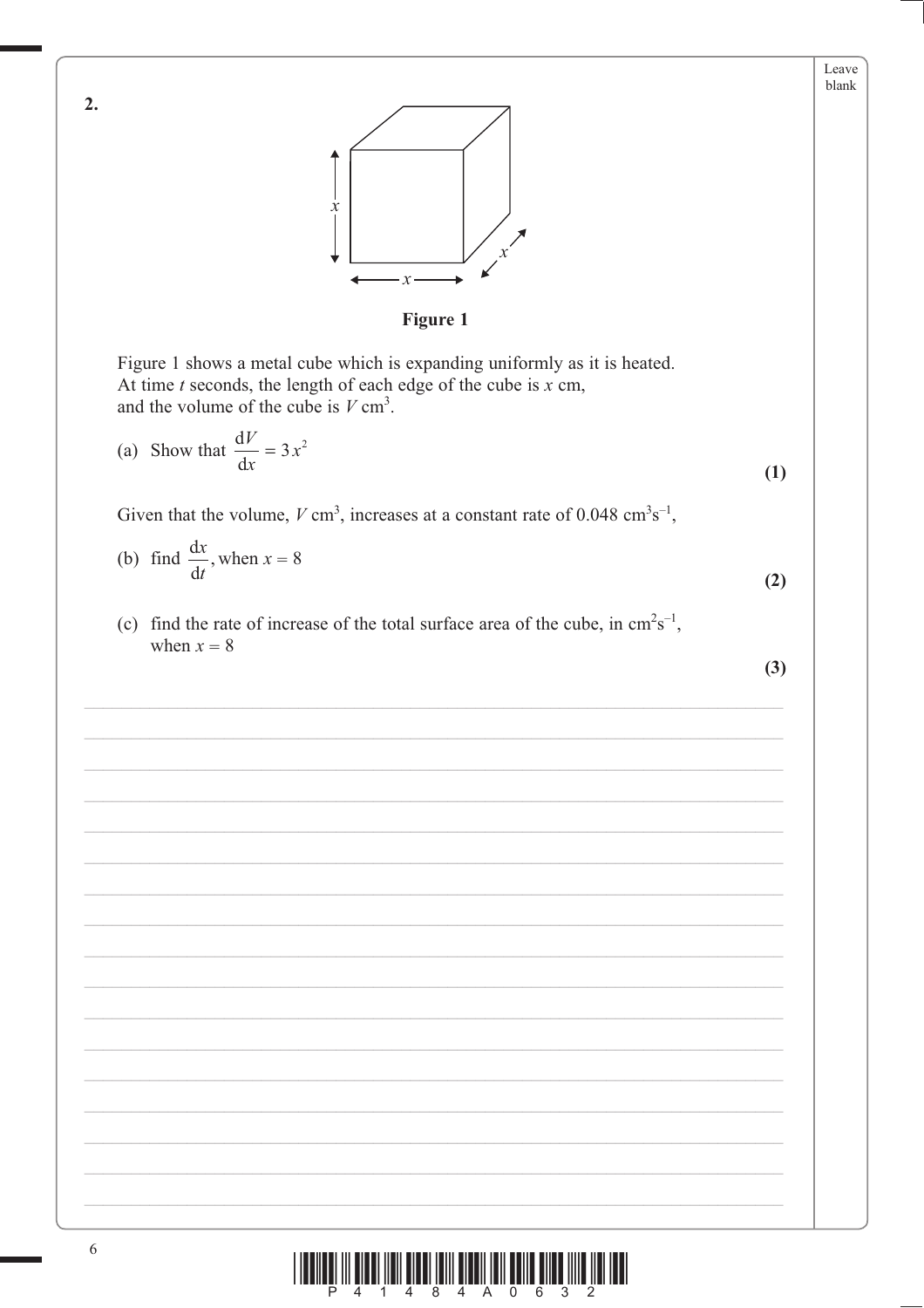|                             | Leave<br>${\it blank}$ |
|-----------------------------|------------------------|
| <b>Question 2 continued</b> |                        |
|                             |                        |
|                             |                        |
|                             |                        |
|                             |                        |
|                             |                        |
|                             |                        |
|                             |                        |
|                             |                        |
|                             |                        |
|                             |                        |
|                             |                        |
|                             |                        |
|                             |                        |
|                             |                        |
|                             |                        |
|                             |                        |
|                             |                        |
|                             |                        |
|                             |                        |
|                             |                        |
|                             |                        |
|                             |                        |
|                             |                        |
|                             |                        |
|                             |                        |
|                             |                        |
|                             |                        |
|                             |                        |
|                             |                        |
|                             |                        |
|                             |                        |
|                             |                        |
|                             |                        |
|                             |                        |
|                             | $\boldsymbol{7}$       |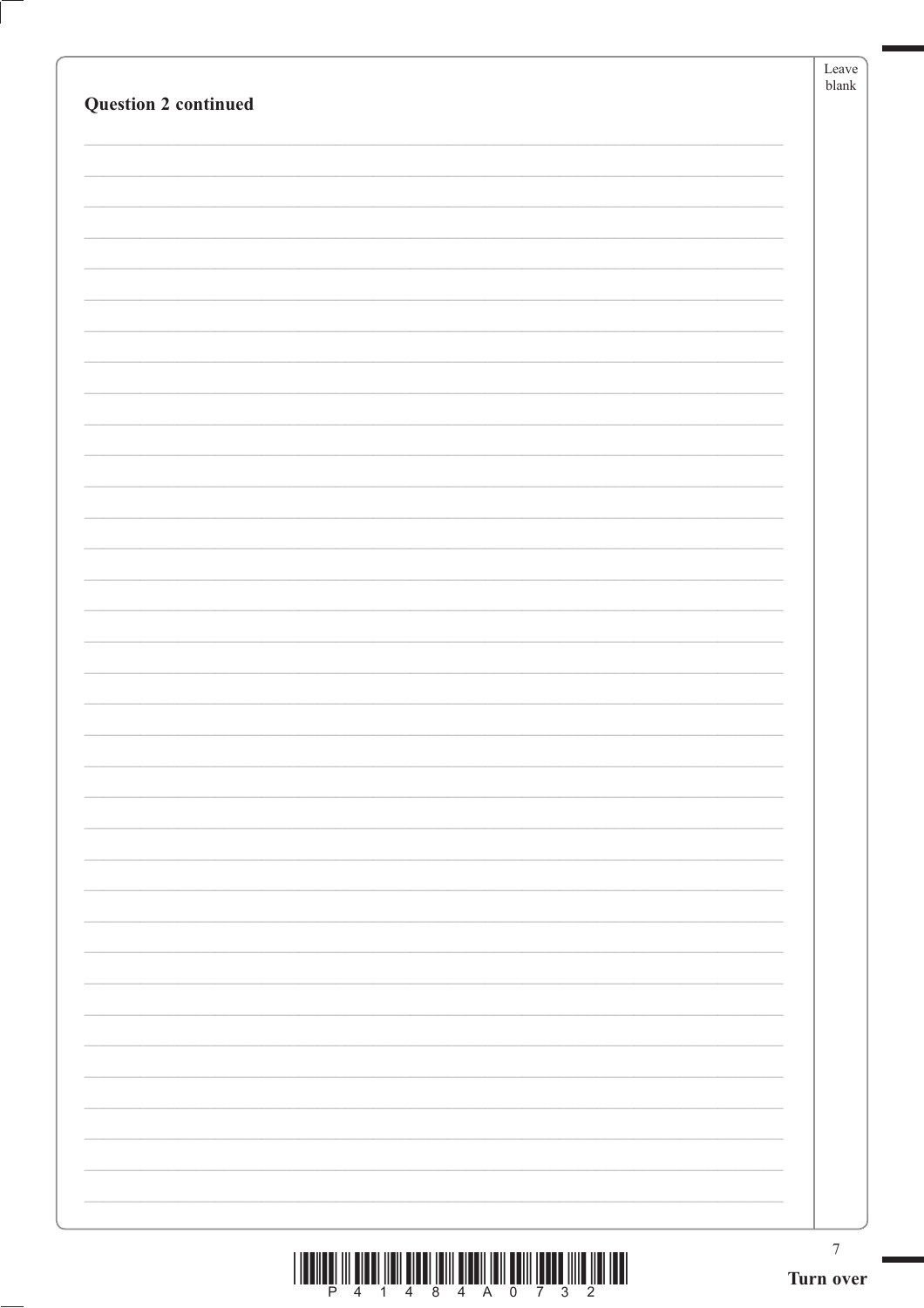| <b>Question 2 continued</b> | Leave<br>${\tt blank}$ |
|-----------------------------|------------------------|
|                             |                        |
|                             |                        |
|                             |                        |
|                             |                        |
|                             |                        |
|                             |                        |
|                             |                        |
|                             |                        |
|                             |                        |
|                             |                        |
|                             |                        |
|                             |                        |
|                             |                        |
|                             |                        |
|                             |                        |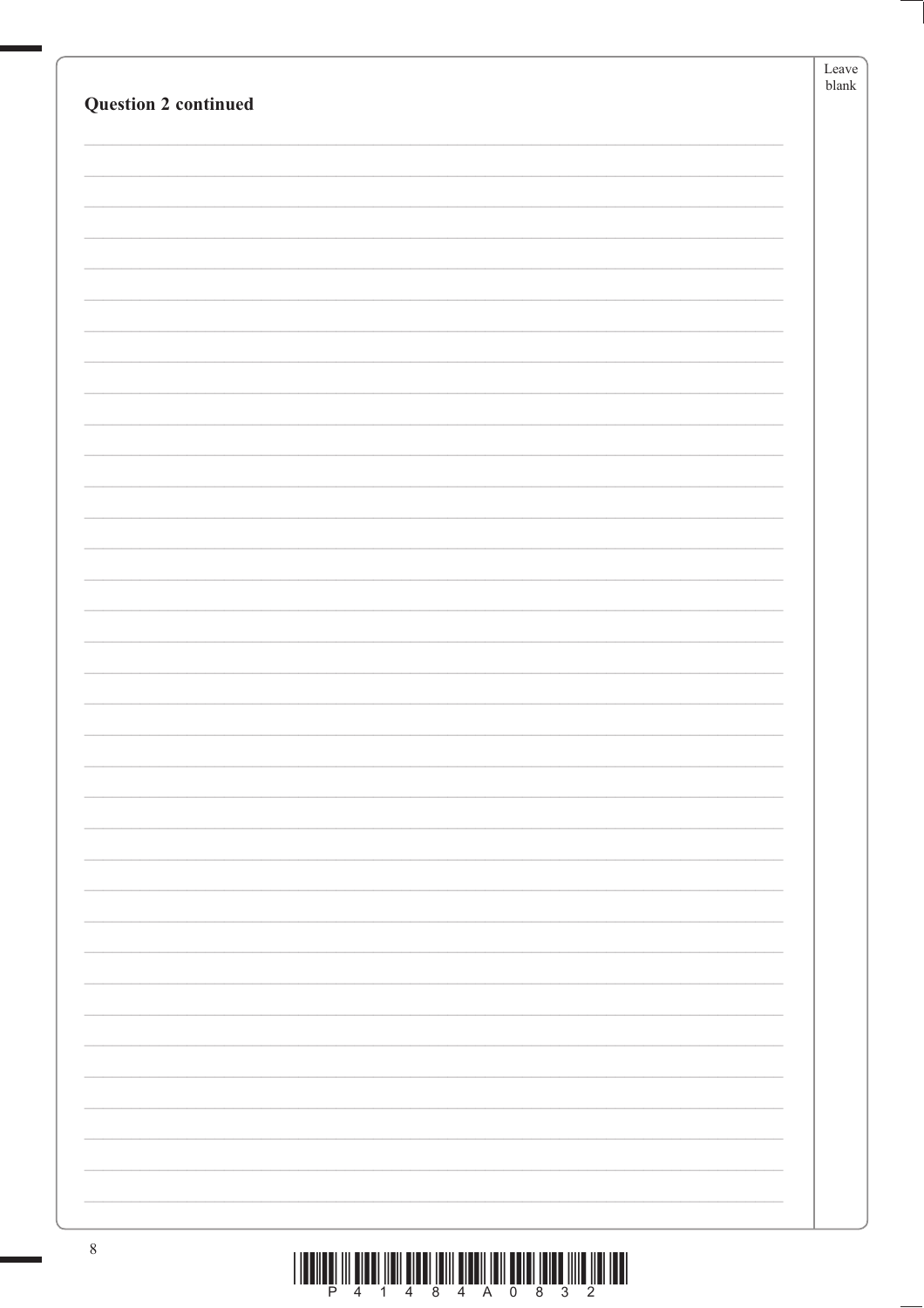| Question 2 continued                                                                                                                                                                                                                                                                                                                                                                                                                                                                                                                                                                                                                                                                                                                                                                                                                                                                              |                 | Leave<br>${\sf blank}$      |
|---------------------------------------------------------------------------------------------------------------------------------------------------------------------------------------------------------------------------------------------------------------------------------------------------------------------------------------------------------------------------------------------------------------------------------------------------------------------------------------------------------------------------------------------------------------------------------------------------------------------------------------------------------------------------------------------------------------------------------------------------------------------------------------------------------------------------------------------------------------------------------------------------|-----------------|-----------------------------|
|                                                                                                                                                                                                                                                                                                                                                                                                                                                                                                                                                                                                                                                                                                                                                                                                                                                                                                   |                 |                             |
|                                                                                                                                                                                                                                                                                                                                                                                                                                                                                                                                                                                                                                                                                                                                                                                                                                                                                                   |                 |                             |
|                                                                                                                                                                                                                                                                                                                                                                                                                                                                                                                                                                                                                                                                                                                                                                                                                                                                                                   |                 |                             |
|                                                                                                                                                                                                                                                                                                                                                                                                                                                                                                                                                                                                                                                                                                                                                                                                                                                                                                   |                 |                             |
|                                                                                                                                                                                                                                                                                                                                                                                                                                                                                                                                                                                                                                                                                                                                                                                                                                                                                                   |                 |                             |
|                                                                                                                                                                                                                                                                                                                                                                                                                                                                                                                                                                                                                                                                                                                                                                                                                                                                                                   |                 |                             |
|                                                                                                                                                                                                                                                                                                                                                                                                                                                                                                                                                                                                                                                                                                                                                                                                                                                                                                   |                 |                             |
|                                                                                                                                                                                                                                                                                                                                                                                                                                                                                                                                                                                                                                                                                                                                                                                                                                                                                                   |                 |                             |
|                                                                                                                                                                                                                                                                                                                                                                                                                                                                                                                                                                                                                                                                                                                                                                                                                                                                                                   |                 |                             |
|                                                                                                                                                                                                                                                                                                                                                                                                                                                                                                                                                                                                                                                                                                                                                                                                                                                                                                   |                 |                             |
|                                                                                                                                                                                                                                                                                                                                                                                                                                                                                                                                                                                                                                                                                                                                                                                                                                                                                                   |                 |                             |
|                                                                                                                                                                                                                                                                                                                                                                                                                                                                                                                                                                                                                                                                                                                                                                                                                                                                                                   |                 |                             |
|                                                                                                                                                                                                                                                                                                                                                                                                                                                                                                                                                                                                                                                                                                                                                                                                                                                                                                   |                 |                             |
|                                                                                                                                                                                                                                                                                                                                                                                                                                                                                                                                                                                                                                                                                                                                                                                                                                                                                                   |                 |                             |
|                                                                                                                                                                                                                                                                                                                                                                                                                                                                                                                                                                                                                                                                                                                                                                                                                                                                                                   |                 | Q2                          |
|                                                                                                                                                                                                                                                                                                                                                                                                                                                                                                                                                                                                                                                                                                                                                                                                                                                                                                   | (Total 6 marks) |                             |
| $\left\  \prod_{4} \prod_{1} \prod_{2} \prod_{3} \prod_{4} \prod_{5} \prod_{4} \prod_{1} \prod_{1} \prod_{1} \prod_{2} \prod_{1} \prod_{3} \prod_{2} \prod_{2} \prod_{1} \prod_{1} \prod_{1} \prod_{2} \prod_{1} \prod_{2} \prod_{1} \prod_{2} \prod_{1} \prod_{1} \prod_{2} \prod_{1} \prod_{2} \prod_{1} \prod_{2} \prod_{1} \prod_{1} \prod_{2} \prod_{1} \prod_{2} \prod_{1} \prod_{1} \prod_{2} \prod_{1} \prod_{2} \prod_{1} \prod_{1} \prod_{2} \$<br>$\begin{array}{c} \begin{array}{c} \rule{0pt}{2ex} \rule{0pt}{2ex} \rule{0pt}{2ex} \rule{0pt}{2ex} \rule{0pt}{2ex} \rule{0pt}{2ex} \rule{0pt}{2ex} \rule{0pt}{2ex} \rule{0pt}{2ex} \rule{0pt}{2ex} \rule{0pt}{2ex} \rule{0pt}{2ex} \rule{0pt}{2ex} \rule{0pt}{2ex} \rule{0pt}{2ex} \rule{0pt}{2ex} \rule{0pt}{2ex} \rule{0pt}{2ex} \rule{0pt}{2ex} \rule{0pt}{2ex} \rule{0pt}{2ex} \rule{0pt}{2ex} \rule{0pt}{2ex$<br>$\overline{4}$ |                 | $\overline{9}$<br>Turn over |

ſ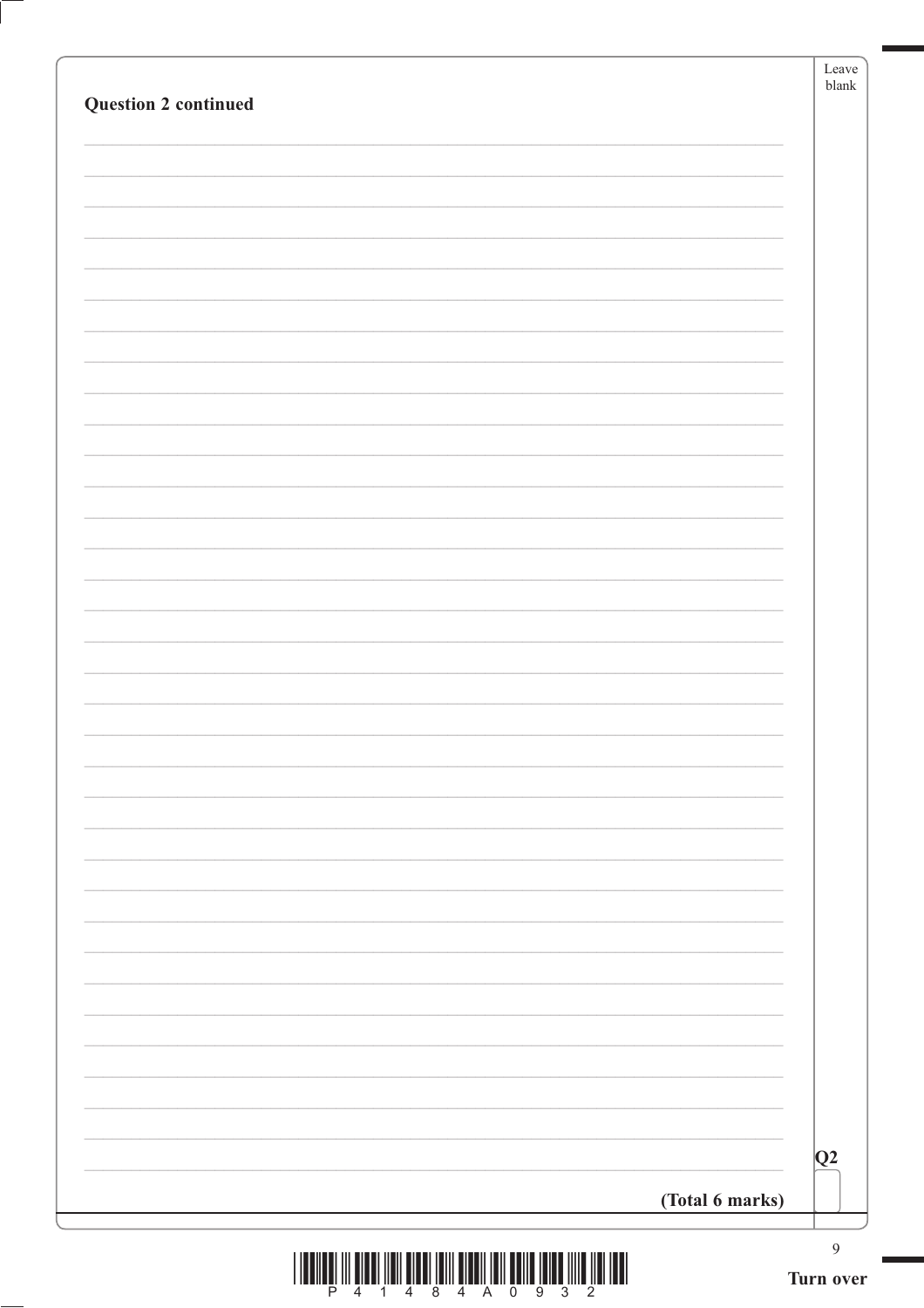Leave blank

 $f(x) = \frac{6}{\sqrt{(9-4x)}}, \quad |x| < \frac{9}{4}$ 

(a) Find the binomial expansion of  $f(x)$  in ascending powers of x, up to and including the term in  $x^3$ . Give each coefficient in its simplest form.  $(6)$ 

Use your answer to part (a) to find the binomial expansion in ascending powers of  $x$ , up to and including the term in  $x^3$ , of

(b) 
$$
g(x) = \frac{6}{\sqrt{9+4x}}
$$
,  $|x| < \frac{9}{4}$ 

 $3.$ 

(c) 
$$
h(x) = \frac{6}{\sqrt{(9-8x)}}, \quad |x| < \frac{9}{8}
$$

 $(2)$ 

 $(1)$ 

|  |  |  |  | <u> III Martin Martin Martin Martin Martin Martin Martin Martin Martin Martin Martin Martin Martin Mar</u> |  |  |  |
|--|--|--|--|------------------------------------------------------------------------------------------------------------|--|--|--|
|  |  |  |  | P 4 1 4 8 4 A 0 1 0 3 2                                                                                    |  |  |  |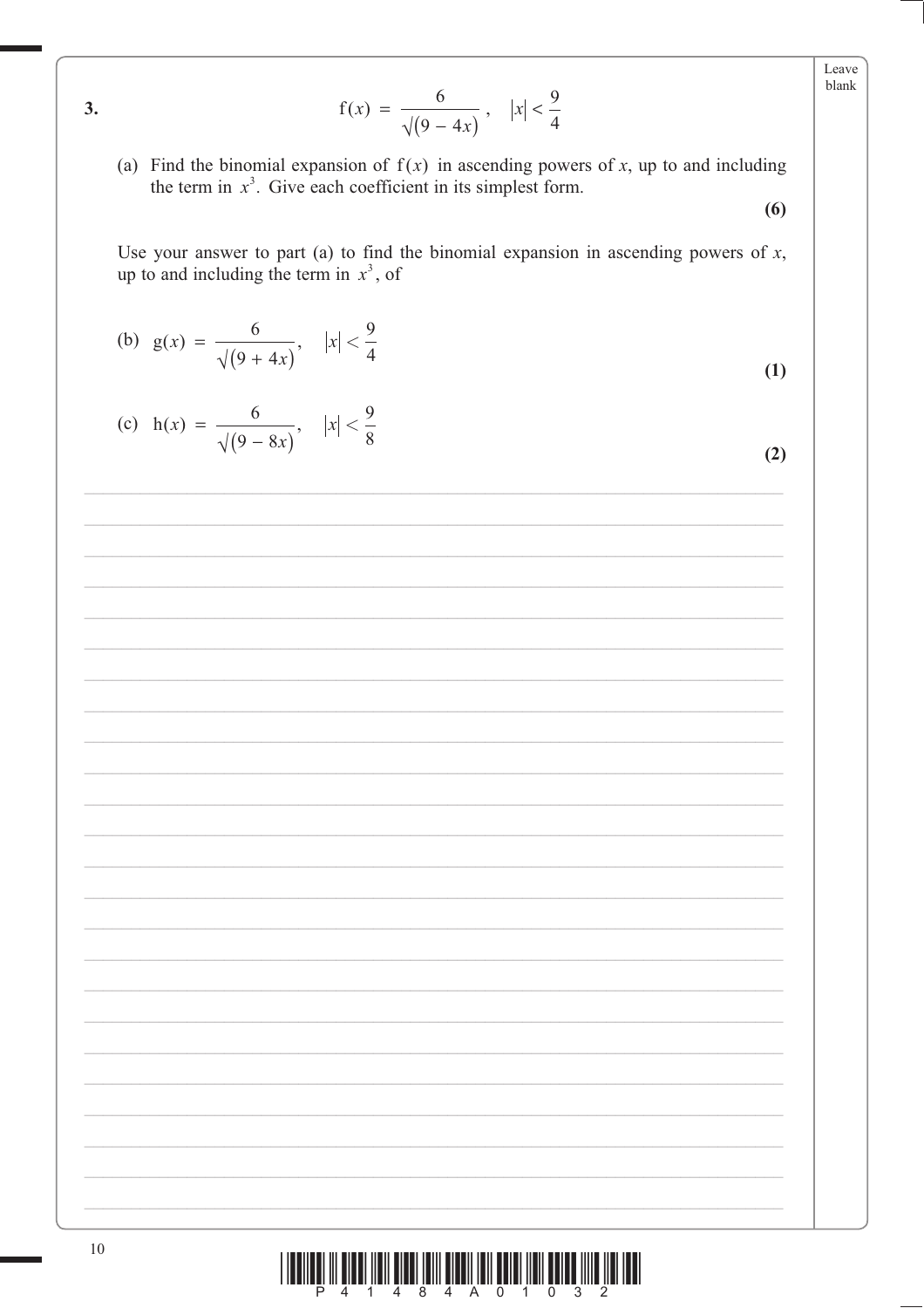| Question 3 continued | Leave<br>blank  |
|----------------------|-----------------|
|                      |                 |
|                      |                 |
|                      |                 |
|                      |                 |
|                      |                 |
|                      |                 |
|                      |                 |
|                      |                 |
|                      |                 |
|                      |                 |
|                      |                 |
|                      |                 |
|                      |                 |
|                      |                 |
|                      |                 |
|                      |                 |
|                      |                 |
|                      |                 |
|                      |                 |
|                      |                 |
|                      |                 |
|                      |                 |
|                      |                 |
|                      |                 |
|                      | 11<br>Turn over |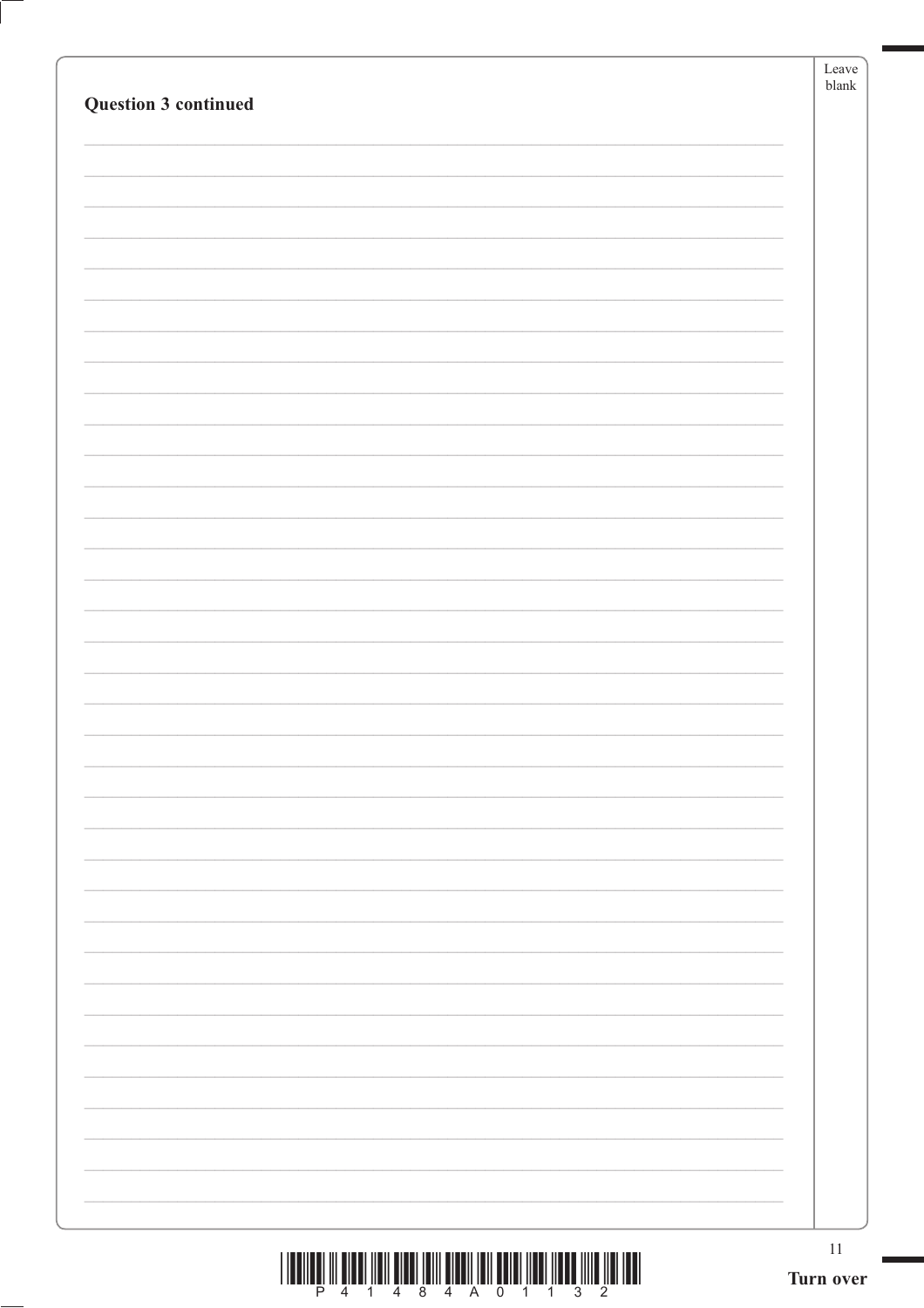|                      | Leave<br>blank |
|----------------------|----------------|
| Question 3 continued |                |
|                      |                |
|                      |                |
|                      |                |
|                      |                |
|                      |                |
|                      |                |
|                      |                |
|                      |                |
|                      |                |
|                      |                |
|                      |                |
|                      |                |
|                      |                |
|                      |                |
|                      |                |
|                      |                |
|                      |                |
|                      |                |
|                      |                |
|                      |                |
|                      |                |
|                      |                |
|                      |                |
|                      |                |
|                      |                |
|                      |                |
|                      |                |
|                      |                |
|                      |                |
|                      |                |
|                      |                |
|                      |                |
|                      |                |
|                      |                |
|                      |                |
|                      |                |
|                      |                |
| 12                   |                |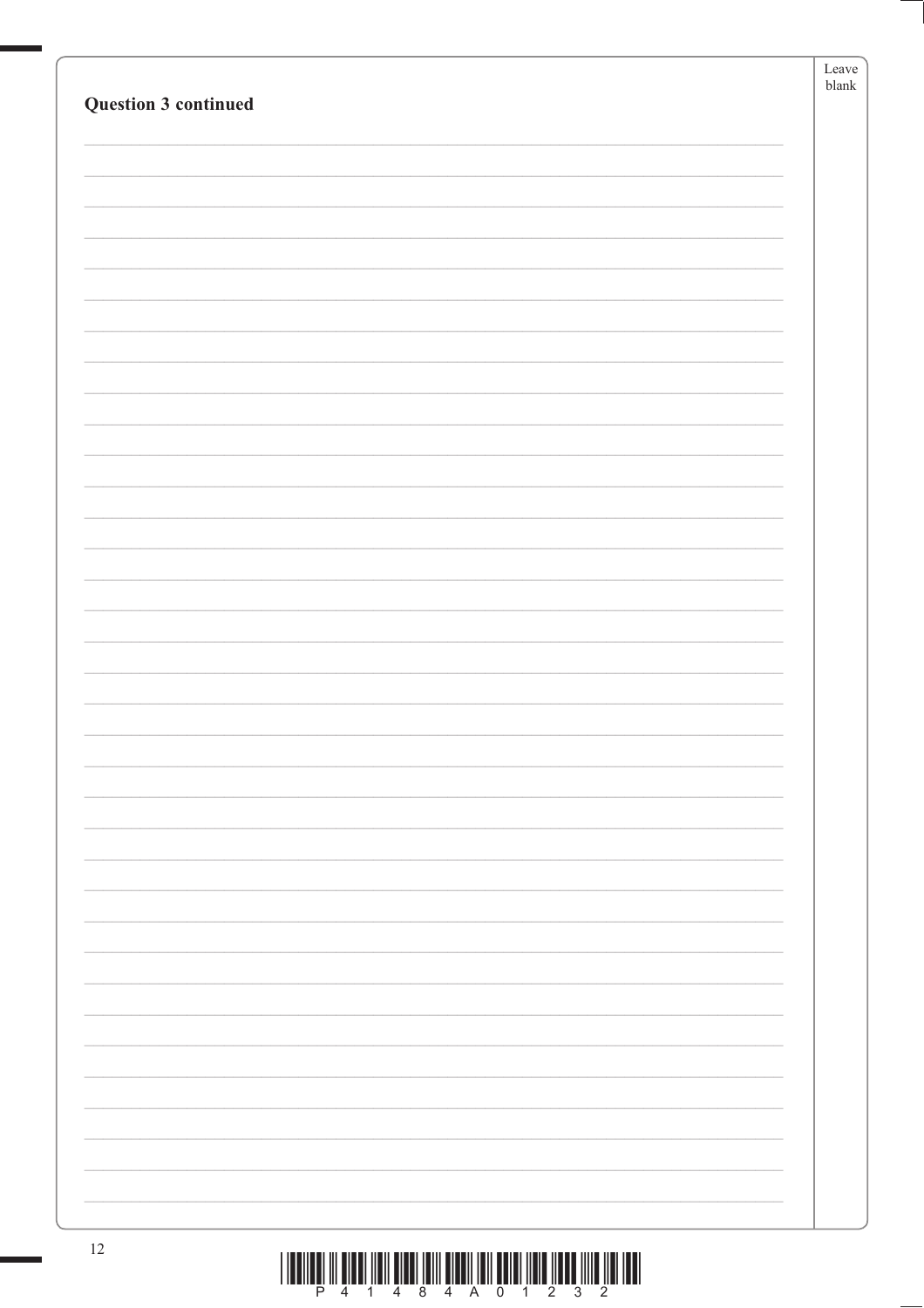| Question 3 continued | Leave<br>${\tt blank}$ |
|----------------------|------------------------|
|                      |                        |
|                      |                        |
|                      |                        |
|                      |                        |
|                      |                        |
|                      |                        |
|                      |                        |
|                      |                        |
|                      |                        |
|                      |                        |
|                      |                        |
|                      |                        |
|                      |                        |
|                      |                        |
|                      |                        |
|                      |                        |
|                      |                        |
| (Total 9 marks)      | Q3                     |
|                      | 13                     |

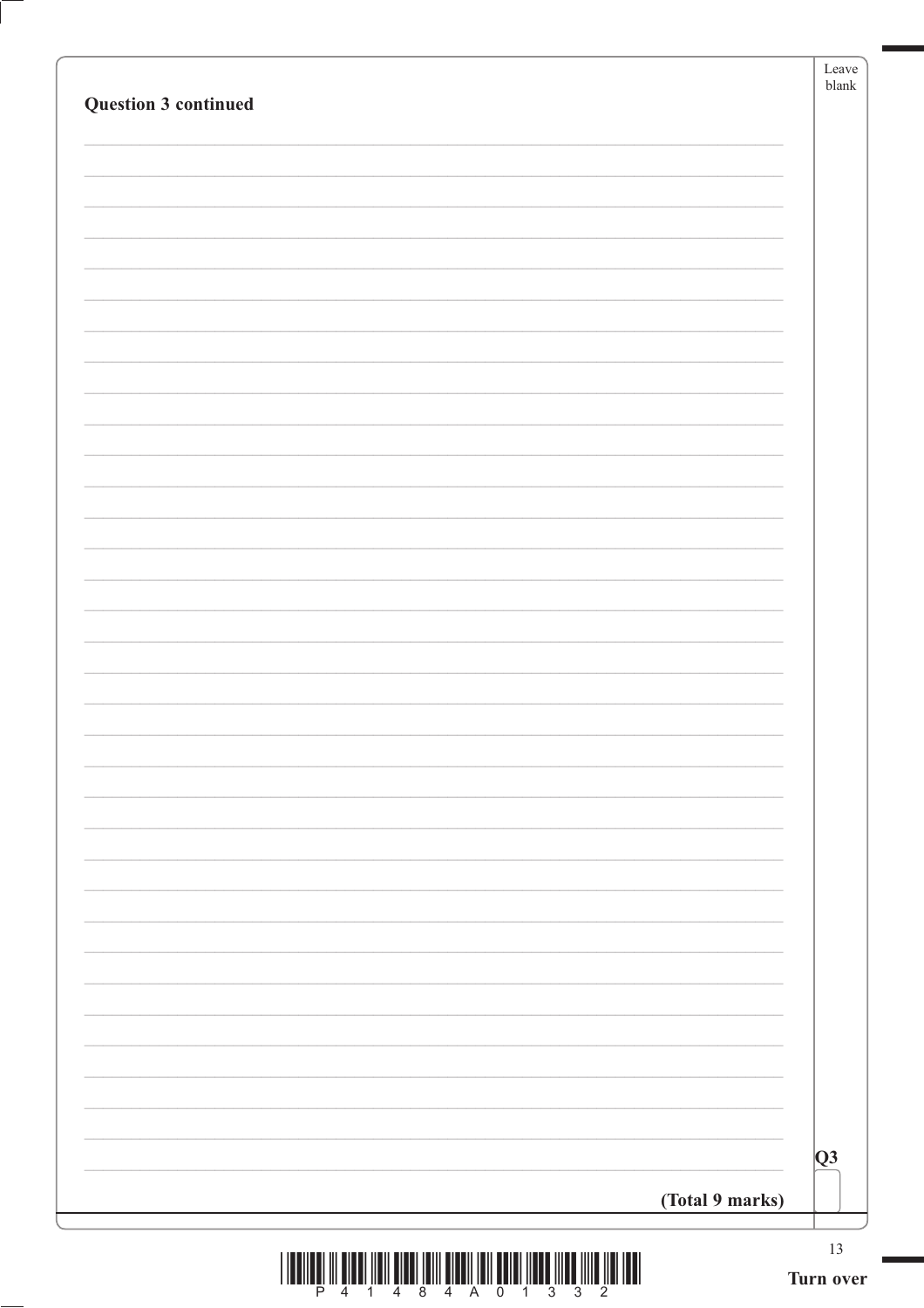| 4. Given that $y = 2$ at $x = \frac{\pi}{4}$ , solve the differential equation               | Leave<br>blank |
|----------------------------------------------------------------------------------------------|----------------|
| $\frac{\mathrm{d}y}{\mathrm{d}x} = \frac{3}{y\cos^2 x}$                                      |                |
| (5)                                                                                          |                |
|                                                                                              |                |
|                                                                                              |                |
|                                                                                              |                |
|                                                                                              |                |
|                                                                                              |                |
|                                                                                              |                |
|                                                                                              |                |
|                                                                                              |                |
|                                                                                              |                |
|                                                                                              |                |
|                                                                                              |                |
|                                                                                              |                |
|                                                                                              |                |
|                                                                                              |                |
|                                                                                              |                |
|                                                                                              |                |
|                                                                                              |                |
|                                                                                              |                |
|                                                                                              |                |
|                                                                                              |                |
|                                                                                              |                |
|                                                                                              |                |
|                                                                                              |                |
| 14<br><u> 1 IEENEEL III WIEDI IIEN WIEDI IWII WIWOII IEN WORD IIEN WIEDE IIIE IIEN IWI I</u> |                |

 $\begin{array}{c} \hbox{||llulling||} \\ \hline \end{array} \begin{array}{c} \hbox{||llulling} \\ \hline \end{array} \begin{array}{c} \hbox{||llulling} \\ \hline \end{array} \begin{array}{c} \hbox{||llilling} \\ \hline \end{array} \begin{array}{c} \hbox{||llilling} \\ \hline \end{array} \begin{array}{c} \hbox{||llllq} \\ \hline \end{array} \begin{array}{c} \hbox{||llllq} \\ \hline \end{array} \begin{array}{c} \hbox{||llllq} \\ \hline \end{array} \begin{array}{c} \hbox{||llllq} \\ \h$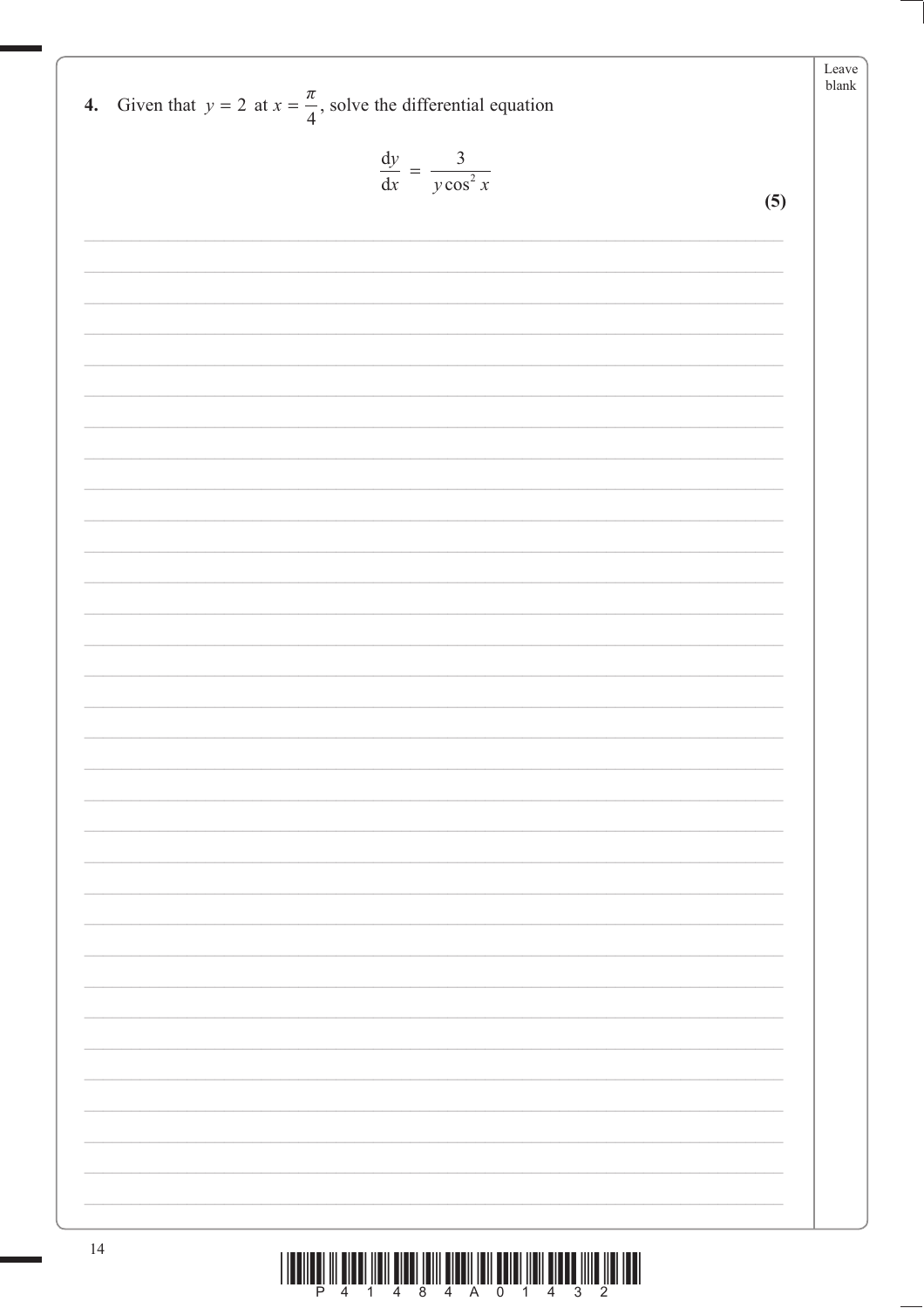|                             | Leave<br>$b$ lank |
|-----------------------------|-------------------|
| <b>Question 4 continued</b> |                   |
|                             |                   |
|                             |                   |
|                             |                   |
|                             |                   |
|                             |                   |
|                             |                   |
|                             |                   |
|                             |                   |
|                             |                   |
|                             |                   |
|                             |                   |
|                             |                   |
|                             |                   |
|                             |                   |
|                             |                   |
|                             |                   |
|                             |                   |
|                             |                   |
|                             |                   |
|                             |                   |
|                             |                   |
|                             |                   |
|                             |                   |
|                             |                   |
|                             |                   |
|                             |                   |
|                             |                   |
|                             |                   |
|                             |                   |
|                             | $ Q_4$            |
| (Total 5 marks)             |                   |
|                             | $15\,$            |

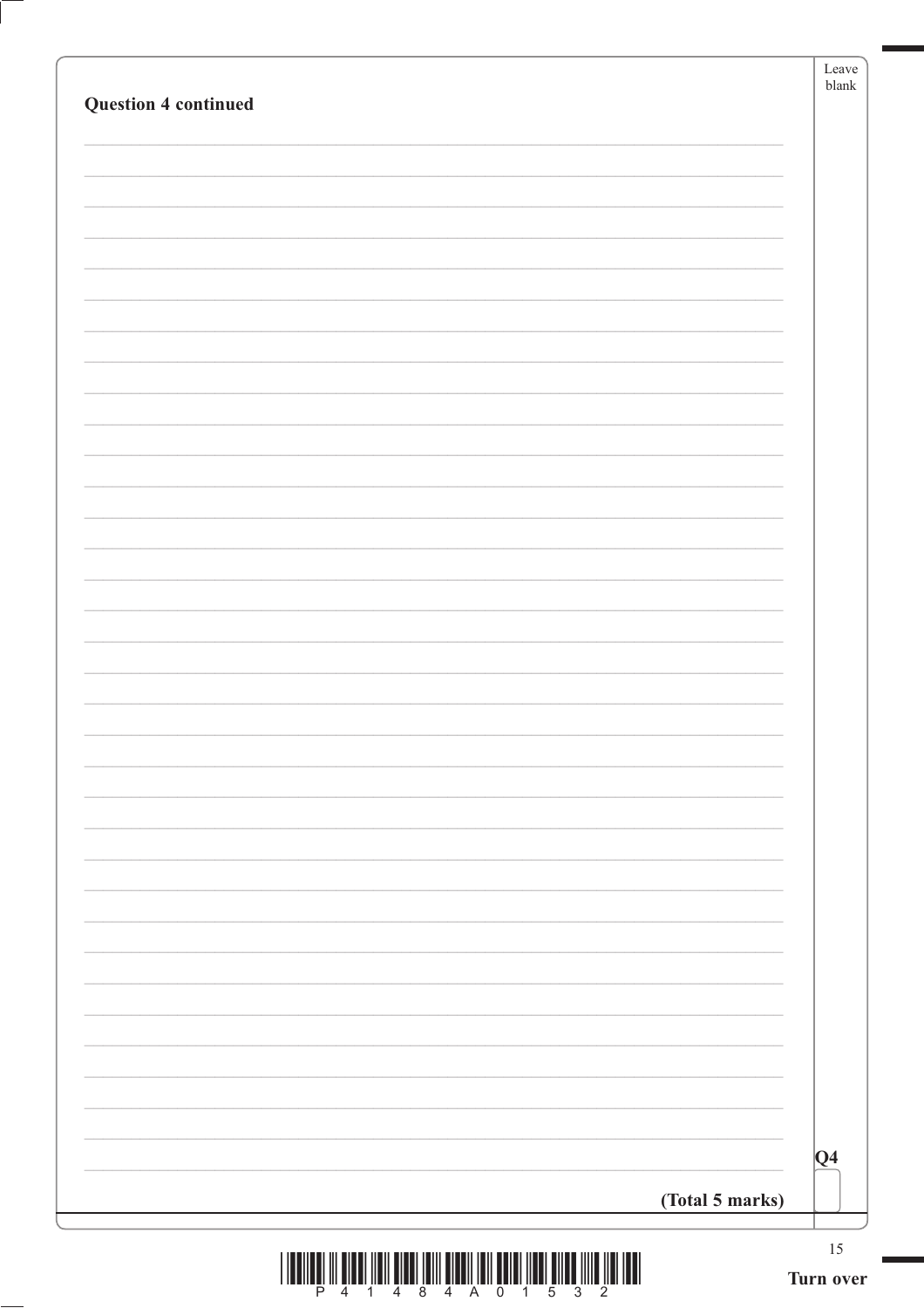|    |                                                                         | Leave<br>${\tt blank}$ |
|----|-------------------------------------------------------------------------|------------------------|
| 5. | The curve $C$ has equation                                              |                        |
|    | $16y^3 + 9x^2y - 54x = 0$                                               |                        |
|    | (a) Find $\frac{dy}{dx}$ in terms of x and y.                           |                        |
|    |                                                                         | (5)                    |
|    | (b) Find the coordinates of the points on C where $\frac{dy}{dx} = 0$ . | (7)                    |
|    |                                                                         |                        |
|    |                                                                         |                        |
|    |                                                                         |                        |
|    |                                                                         |                        |
|    |                                                                         |                        |
|    |                                                                         |                        |
|    |                                                                         |                        |
|    |                                                                         |                        |
|    |                                                                         |                        |
|    |                                                                         |                        |
|    |                                                                         |                        |
|    |                                                                         |                        |
|    |                                                                         |                        |
|    |                                                                         |                        |
|    |                                                                         |                        |
|    |                                                                         |                        |
|    |                                                                         |                        |

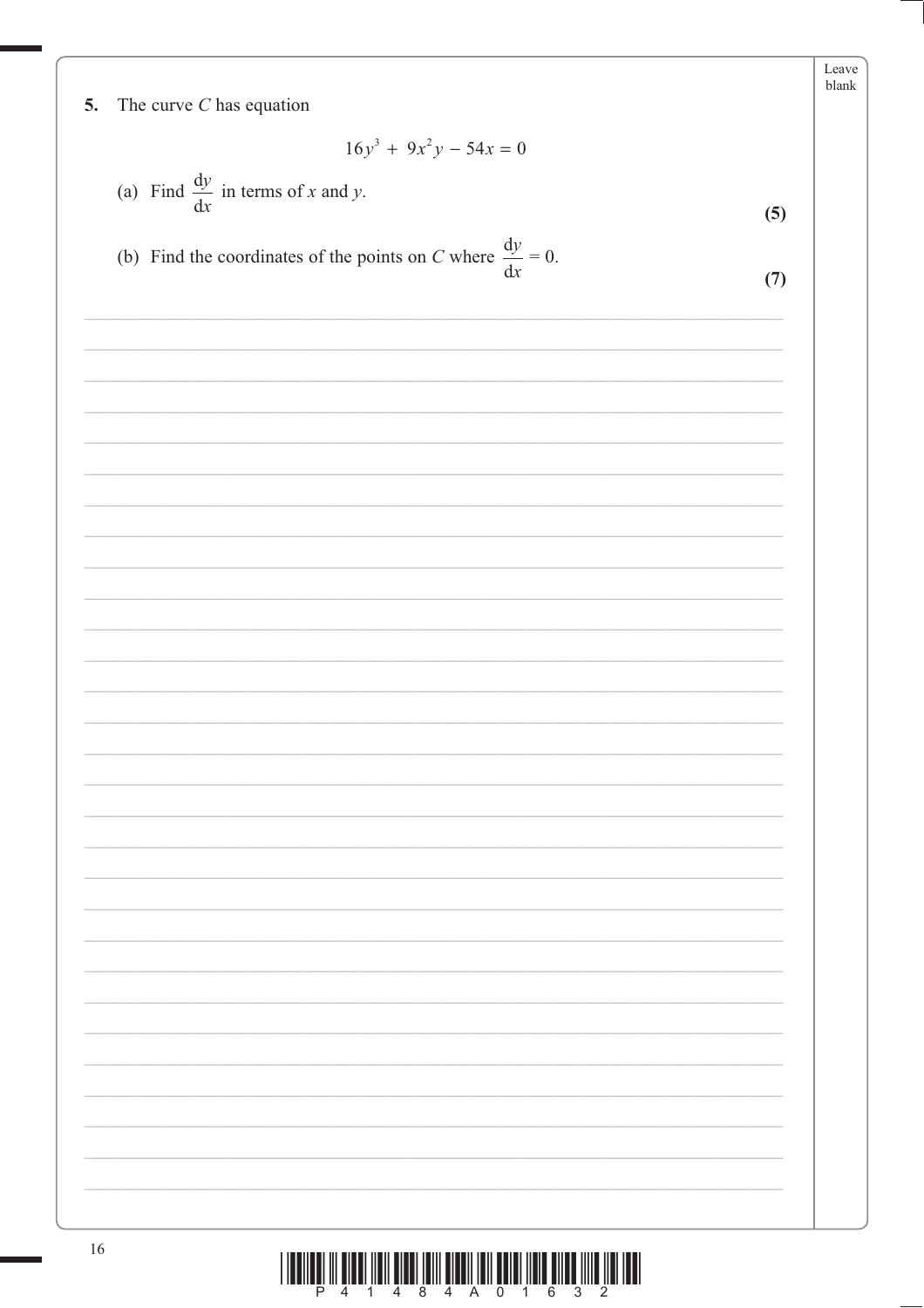| <b>Question 5 continued</b>                                                         | Leave<br>blank |
|-------------------------------------------------------------------------------------|----------------|
|                                                                                     |                |
|                                                                                     |                |
|                                                                                     |                |
|                                                                                     |                |
|                                                                                     |                |
|                                                                                     |                |
|                                                                                     |                |
|                                                                                     |                |
|                                                                                     |                |
|                                                                                     |                |
|                                                                                     |                |
|                                                                                     |                |
|                                                                                     |                |
|                                                                                     |                |
|                                                                                     |                |
|                                                                                     |                |
|                                                                                     |                |
|                                                                                     |                |
|                                                                                     |                |
|                                                                                     |                |
|                                                                                     |                |
|                                                                                     |                |
|                                                                                     |                |
|                                                                                     |                |
|                                                                                     |                |
|                                                                                     |                |
|                                                                                     |                |
|                                                                                     |                |
|                                                                                     |                |
|                                                                                     |                |
| <u> I den een in eier nen eier ien eiern een een bedrij na de een inte nei de l</u> | $17\,$         |

 $\begin{array}{c|c|c|c|c|c|c|c|c} \hline \textbf{H} & \textbf{H} & \textbf{H} & \textbf{H} & \textbf{H} & \textbf{H} & \textbf{H} & \textbf{H} & \textbf{H} & \textbf{H} & \textbf{H} & \textbf{H} & \textbf{H} & \textbf{H} & \textbf{H} & \textbf{H} & \textbf{H} & \textbf{H} & \textbf{H} & \textbf{H} & \textbf{H} & \textbf{H} & \textbf{H} & \textbf{H} & \textbf{H} & \textbf{H} & \textbf{H} & \textbf{H$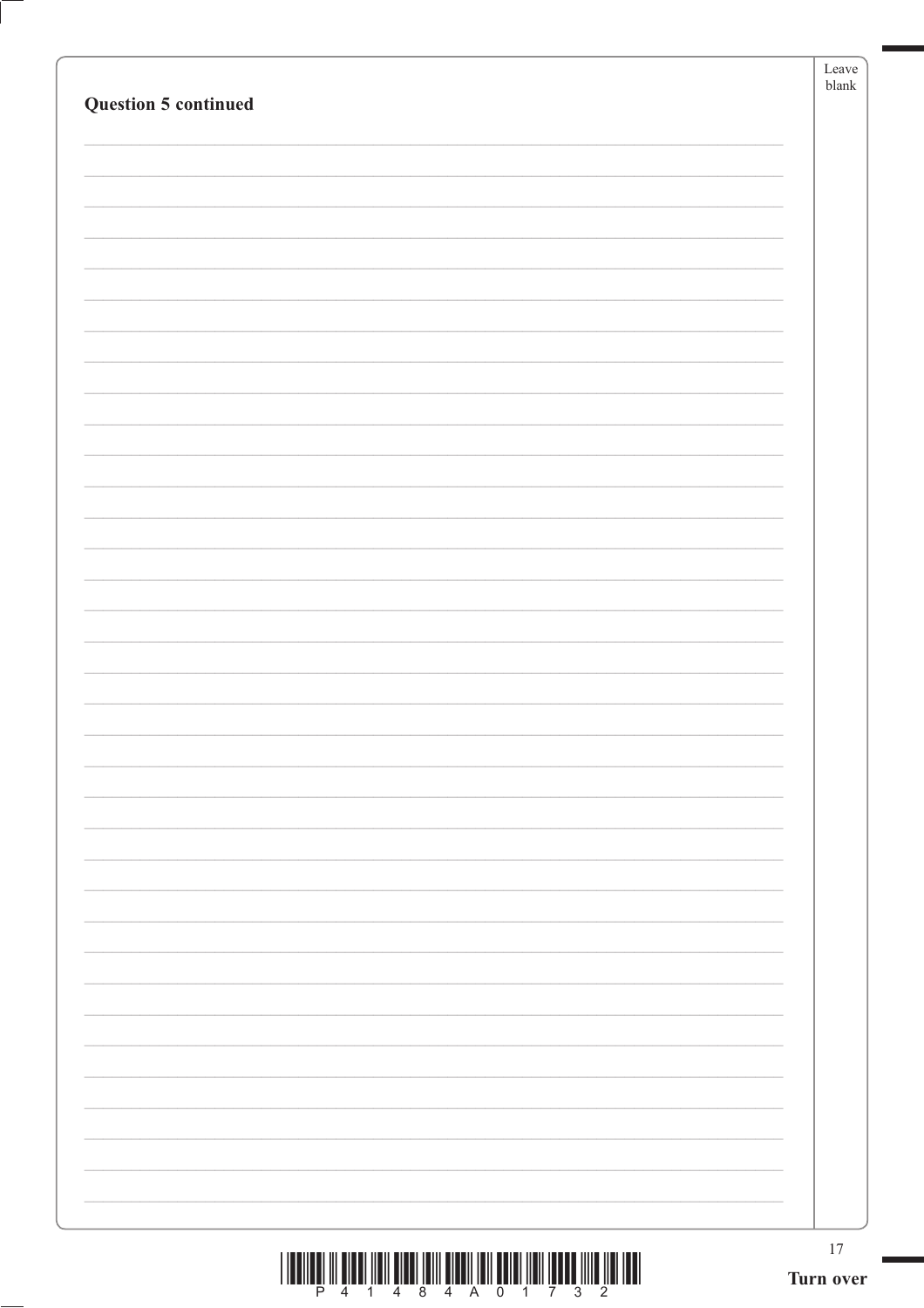|                      | Leave<br>${\tt blank}$ |
|----------------------|------------------------|
| Question 5 continued |                        |
|                      |                        |
|                      |                        |
|                      |                        |
|                      |                        |
|                      |                        |
|                      |                        |
|                      |                        |
|                      |                        |
|                      |                        |
|                      |                        |
|                      |                        |
|                      |                        |
|                      |                        |
|                      |                        |
|                      |                        |
|                      |                        |
|                      |                        |
|                      |                        |
|                      |                        |
|                      |                        |
|                      |                        |
|                      |                        |
|                      |                        |
|                      |                        |
|                      |                        |
|                      |                        |
|                      |                        |
|                      |                        |
|                      |                        |
|                      |                        |
|                      |                        |
| $18\,$               |                        |

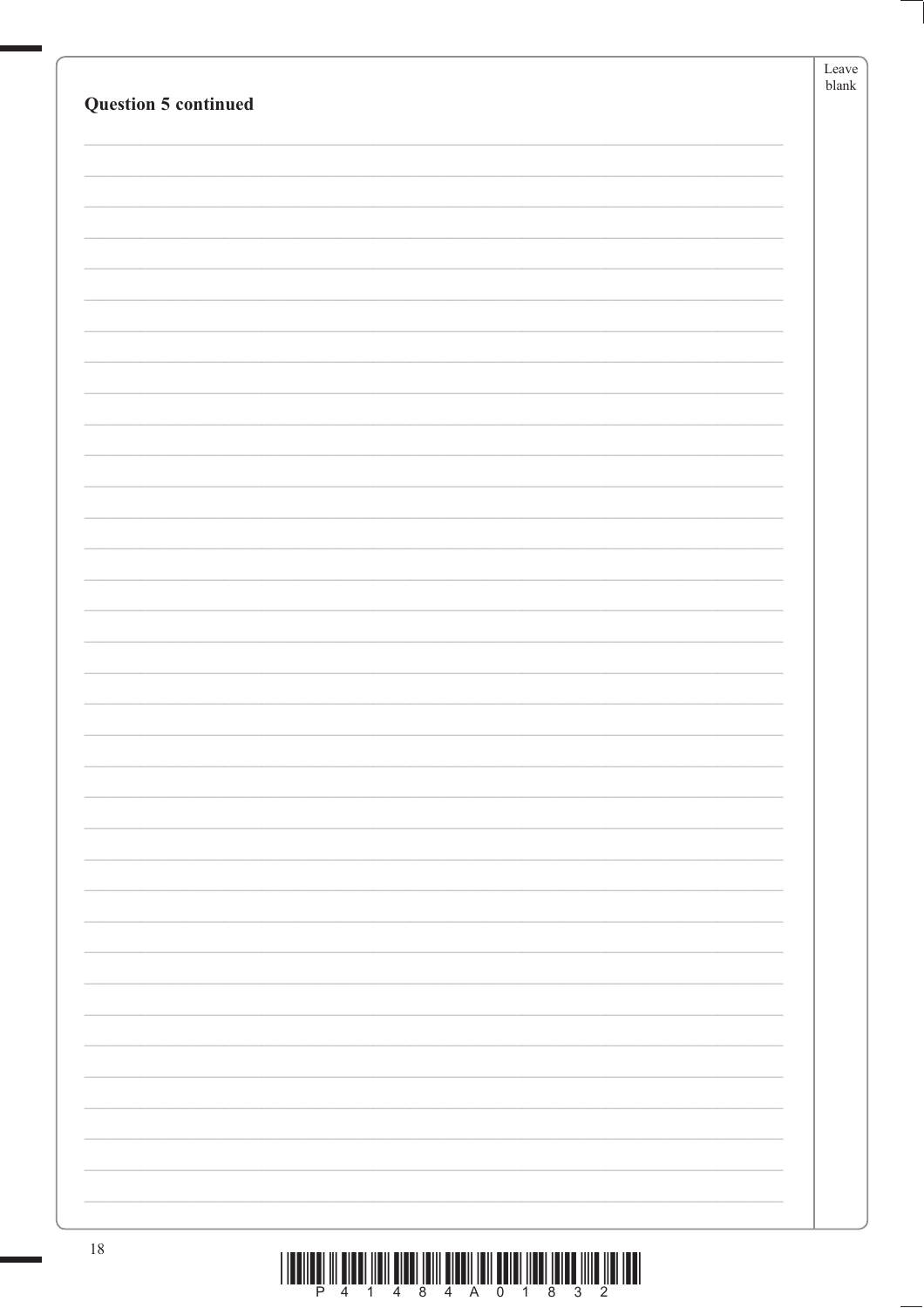| <b>Question 5 continued</b> | blank                     |
|-----------------------------|---------------------------|
|                             |                           |
|                             |                           |
|                             |                           |
|                             |                           |
|                             |                           |
|                             |                           |
|                             |                           |
|                             |                           |
|                             |                           |
|                             |                           |
|                             |                           |
|                             |                           |
|                             |                           |
|                             |                           |
|                             |                           |
|                             |                           |
|                             |                           |
|                             |                           |
|                             |                           |
|                             |                           |
|                             |                           |
|                             | $\overline{\mathbf{Q}}$ 5 |



Ţ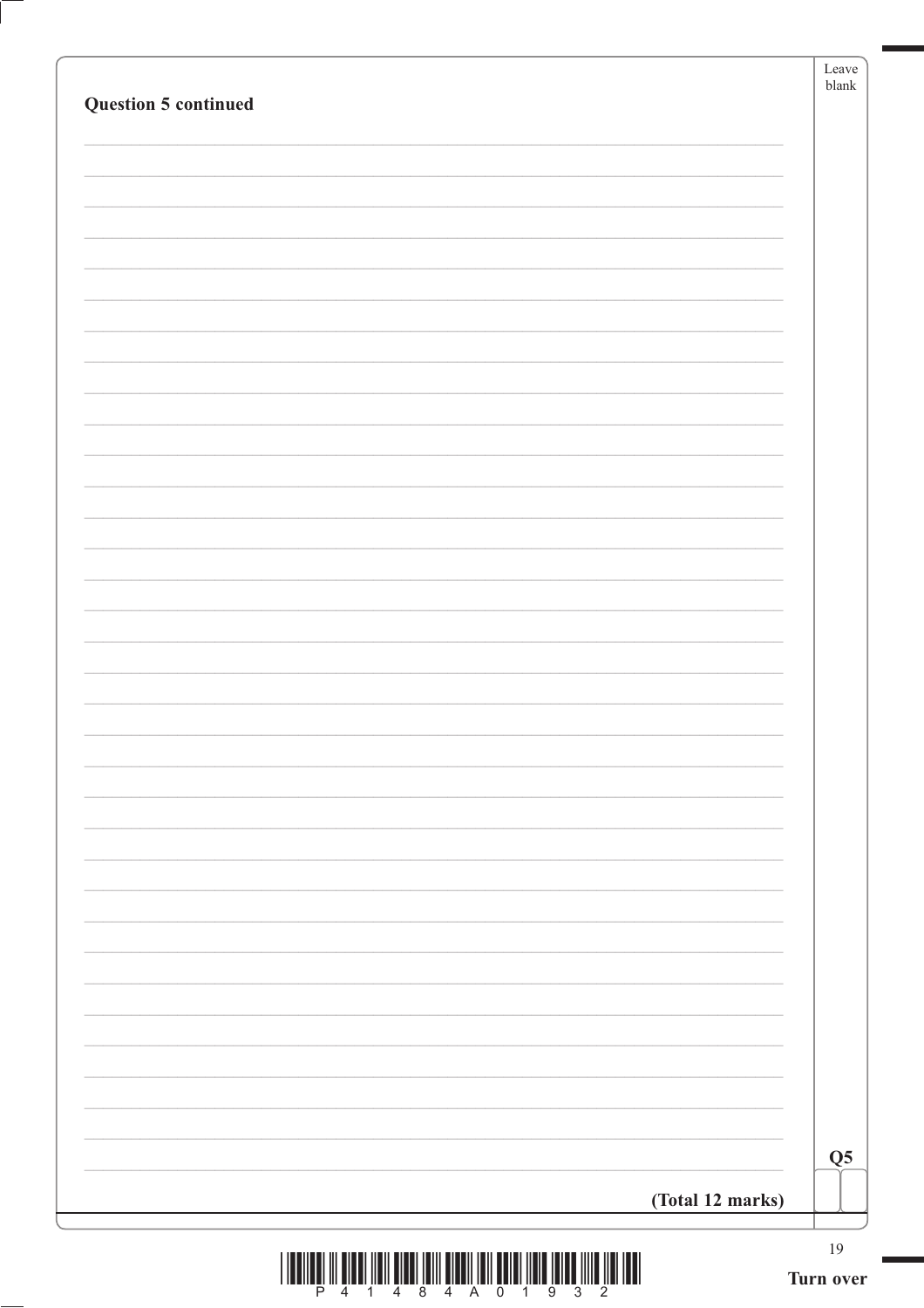

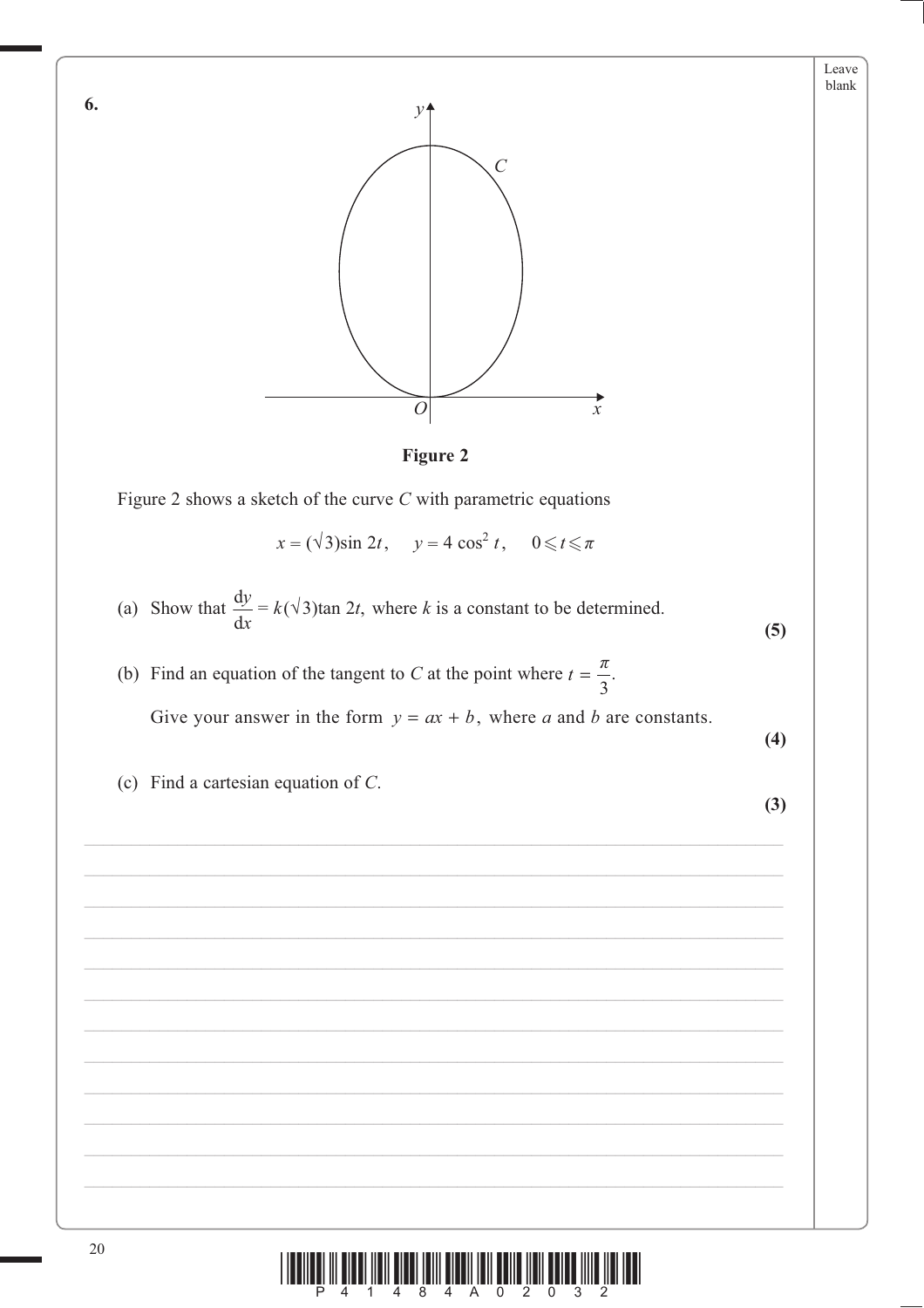|                                                                                                                                                                                                                                                                                                                                                                                                                                                               | Leave<br>$b$ lank |
|---------------------------------------------------------------------------------------------------------------------------------------------------------------------------------------------------------------------------------------------------------------------------------------------------------------------------------------------------------------------------------------------------------------------------------------------------------------|-------------------|
| Question 6 continued                                                                                                                                                                                                                                                                                                                                                                                                                                          |                   |
|                                                                                                                                                                                                                                                                                                                                                                                                                                                               |                   |
|                                                                                                                                                                                                                                                                                                                                                                                                                                                               |                   |
|                                                                                                                                                                                                                                                                                                                                                                                                                                                               |                   |
|                                                                                                                                                                                                                                                                                                                                                                                                                                                               |                   |
|                                                                                                                                                                                                                                                                                                                                                                                                                                                               |                   |
|                                                                                                                                                                                                                                                                                                                                                                                                                                                               |                   |
|                                                                                                                                                                                                                                                                                                                                                                                                                                                               |                   |
|                                                                                                                                                                                                                                                                                                                                                                                                                                                               |                   |
|                                                                                                                                                                                                                                                                                                                                                                                                                                                               |                   |
|                                                                                                                                                                                                                                                                                                                                                                                                                                                               |                   |
|                                                                                                                                                                                                                                                                                                                                                                                                                                                               |                   |
|                                                                                                                                                                                                                                                                                                                                                                                                                                                               |                   |
|                                                                                                                                                                                                                                                                                                                                                                                                                                                               |                   |
|                                                                                                                                                                                                                                                                                                                                                                                                                                                               |                   |
|                                                                                                                                                                                                                                                                                                                                                                                                                                                               |                   |
|                                                                                                                                                                                                                                                                                                                                                                                                                                                               |                   |
|                                                                                                                                                                                                                                                                                                                                                                                                                                                               |                   |
|                                                                                                                                                                                                                                                                                                                                                                                                                                                               |                   |
|                                                                                                                                                                                                                                                                                                                                                                                                                                                               |                   |
|                                                                                                                                                                                                                                                                                                                                                                                                                                                               |                   |
|                                                                                                                                                                                                                                                                                                                                                                                                                                                               |                   |
|                                                                                                                                                                                                                                                                                                                                                                                                                                                               |                   |
|                                                                                                                                                                                                                                                                                                                                                                                                                                                               |                   |
|                                                                                                                                                                                                                                                                                                                                                                                                                                                               |                   |
|                                                                                                                                                                                                                                                                                                                                                                                                                                                               |                   |
|                                                                                                                                                                                                                                                                                                                                                                                                                                                               |                   |
|                                                                                                                                                                                                                                                                                                                                                                                                                                                               |                   |
|                                                                                                                                                                                                                                                                                                                                                                                                                                                               |                   |
|                                                                                                                                                                                                                                                                                                                                                                                                                                                               |                   |
|                                                                                                                                                                                                                                                                                                                                                                                                                                                               |                   |
|                                                                                                                                                                                                                                                                                                                                                                                                                                                               |                   |
|                                                                                                                                                                                                                                                                                                                                                                                                                                                               | $21\,$            |
| $\begin{array}{c} \text{if} \ \text{if} \ \text{if} \ \text{if} \ \text{if} \ \text{if} \ \text{if} \ \text{if} \ \text{if} \ \text{if} \ \text{if} \ \text{if} \ \text{if} \ \text{if} \ \text{if} \ \text{if} \ \text{if} \ \text{if} \ \text{if} \ \text{if} \ \text{if} \ \text{if} \ \text{if} \ \text{if} \ \text{if} \ \text{if} \ \text{if} \ \text{if} \ \text{if} \ \text{if} \ \text{if} \ \text{if} \ \text{if} \ \text{if} \ \text{if} \ \text{$ | Turn over         |

 $\left( \right)$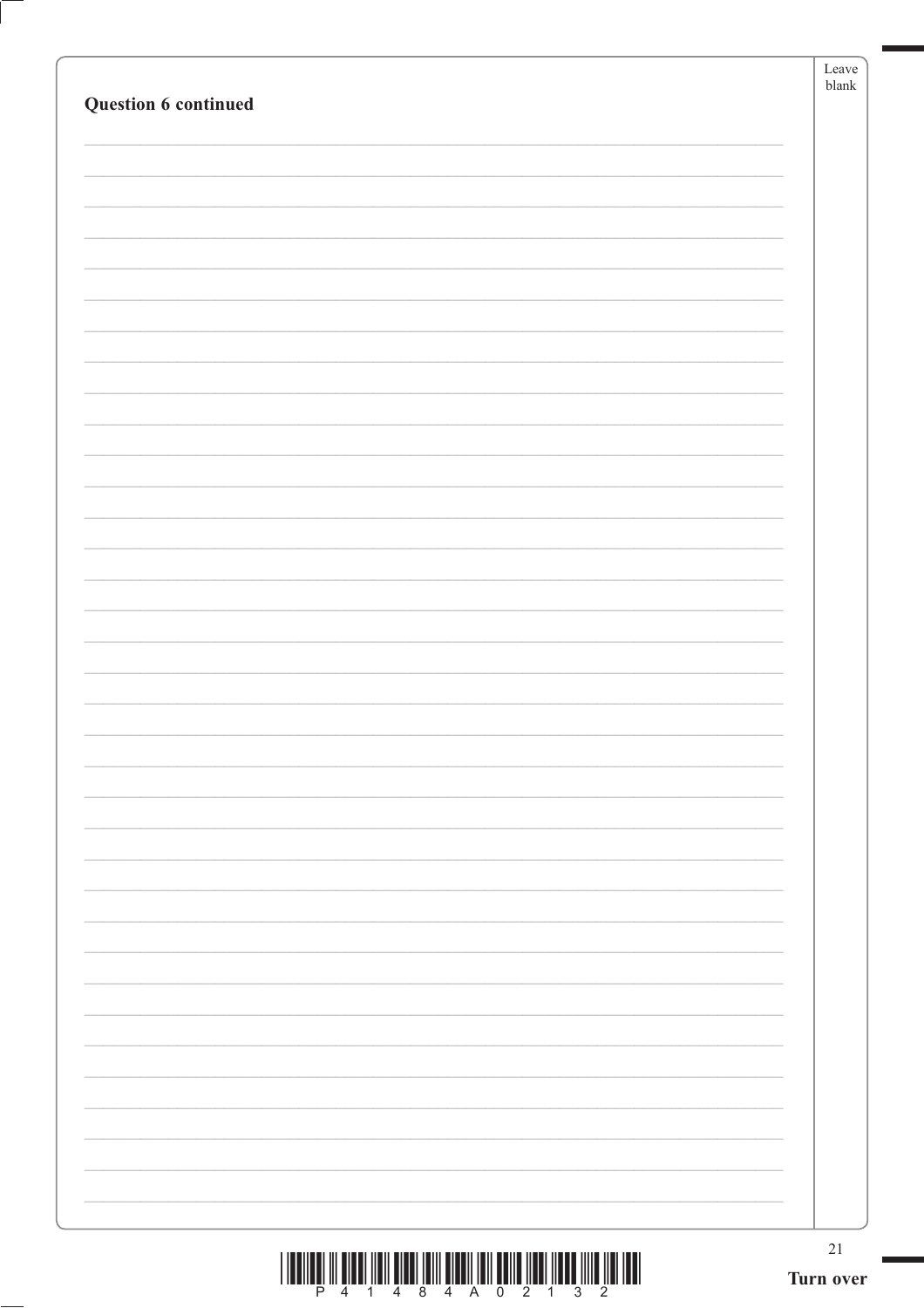| Question 6 continued |                                                                                  | Leave<br>$b$ lank |
|----------------------|----------------------------------------------------------------------------------|-------------------|
|                      |                                                                                  |                   |
|                      |                                                                                  |                   |
|                      |                                                                                  |                   |
|                      |                                                                                  |                   |
|                      |                                                                                  |                   |
|                      |                                                                                  |                   |
|                      |                                                                                  |                   |
|                      |                                                                                  |                   |
|                      |                                                                                  |                   |
|                      |                                                                                  |                   |
|                      |                                                                                  |                   |
|                      |                                                                                  |                   |
|                      |                                                                                  |                   |
|                      |                                                                                  |                   |
|                      |                                                                                  |                   |
|                      |                                                                                  |                   |
|                      |                                                                                  |                   |
|                      |                                                                                  |                   |
| $22\,$               | THE RELEASED OF SHEAR FORM SHEAR FROM SHEART HELD SEND HELD HERE INTO HEALTH THE |                   |

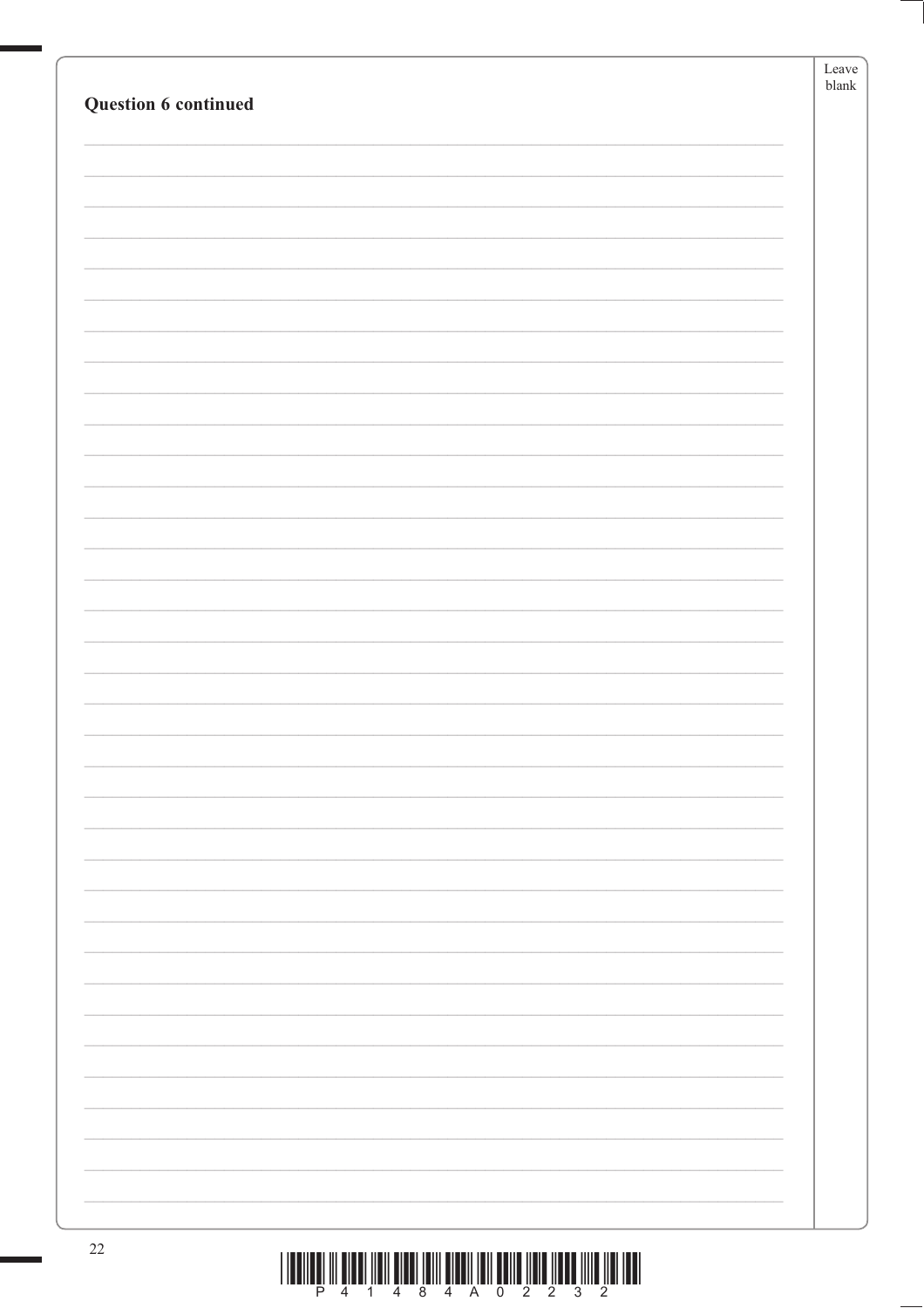|                                                                                                      | Leave<br>$b$ lank |
|------------------------------------------------------------------------------------------------------|-------------------|
| Question 6 continued                                                                                 |                   |
|                                                                                                      |                   |
|                                                                                                      |                   |
|                                                                                                      |                   |
|                                                                                                      |                   |
|                                                                                                      |                   |
|                                                                                                      |                   |
|                                                                                                      |                   |
|                                                                                                      |                   |
|                                                                                                      |                   |
|                                                                                                      |                   |
|                                                                                                      |                   |
|                                                                                                      |                   |
|                                                                                                      |                   |
|                                                                                                      |                   |
|                                                                                                      |                   |
|                                                                                                      |                   |
|                                                                                                      |                   |
|                                                                                                      |                   |
|                                                                                                      |                   |
|                                                                                                      |                   |
|                                                                                                      |                   |
|                                                                                                      |                   |
|                                                                                                      |                   |
|                                                                                                      |                   |
|                                                                                                      |                   |
|                                                                                                      |                   |
|                                                                                                      |                   |
|                                                                                                      |                   |
|                                                                                                      |                   |
|                                                                                                      |                   |
|                                                                                                      |                   |
|                                                                                                      |                   |
|                                                                                                      |                   |
|                                                                                                      | Q <sub>6</sub>    |
| (Total 12 marks)                                                                                     |                   |
|                                                                                                      |                   |
| <u>, ושמו ומון מוזון ממוזו מממון מוזמנות וומן ווספוס וווסן וממוס ווסון וממון מים וון וממוזמנון ו</u> | $23\,$            |



ſ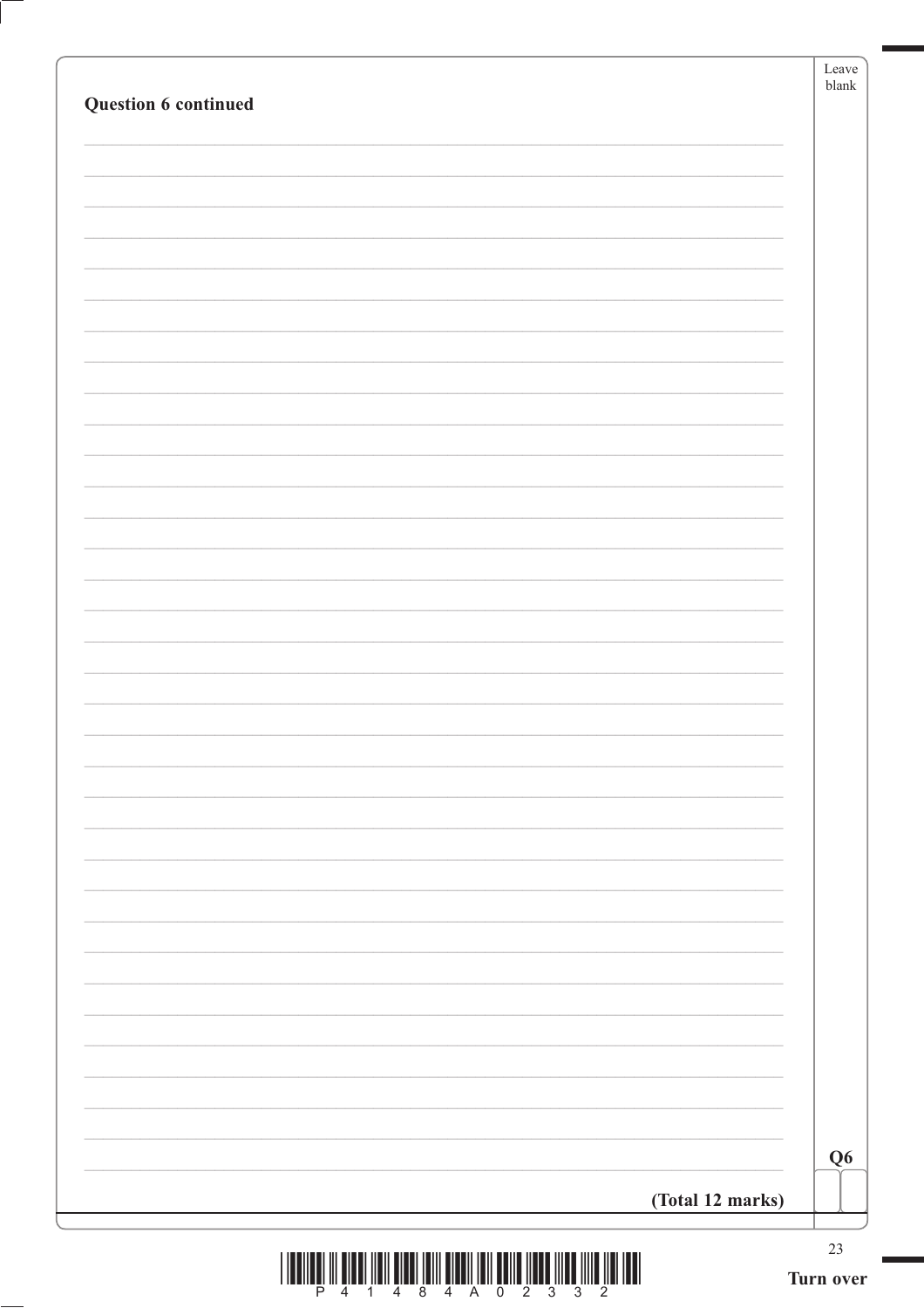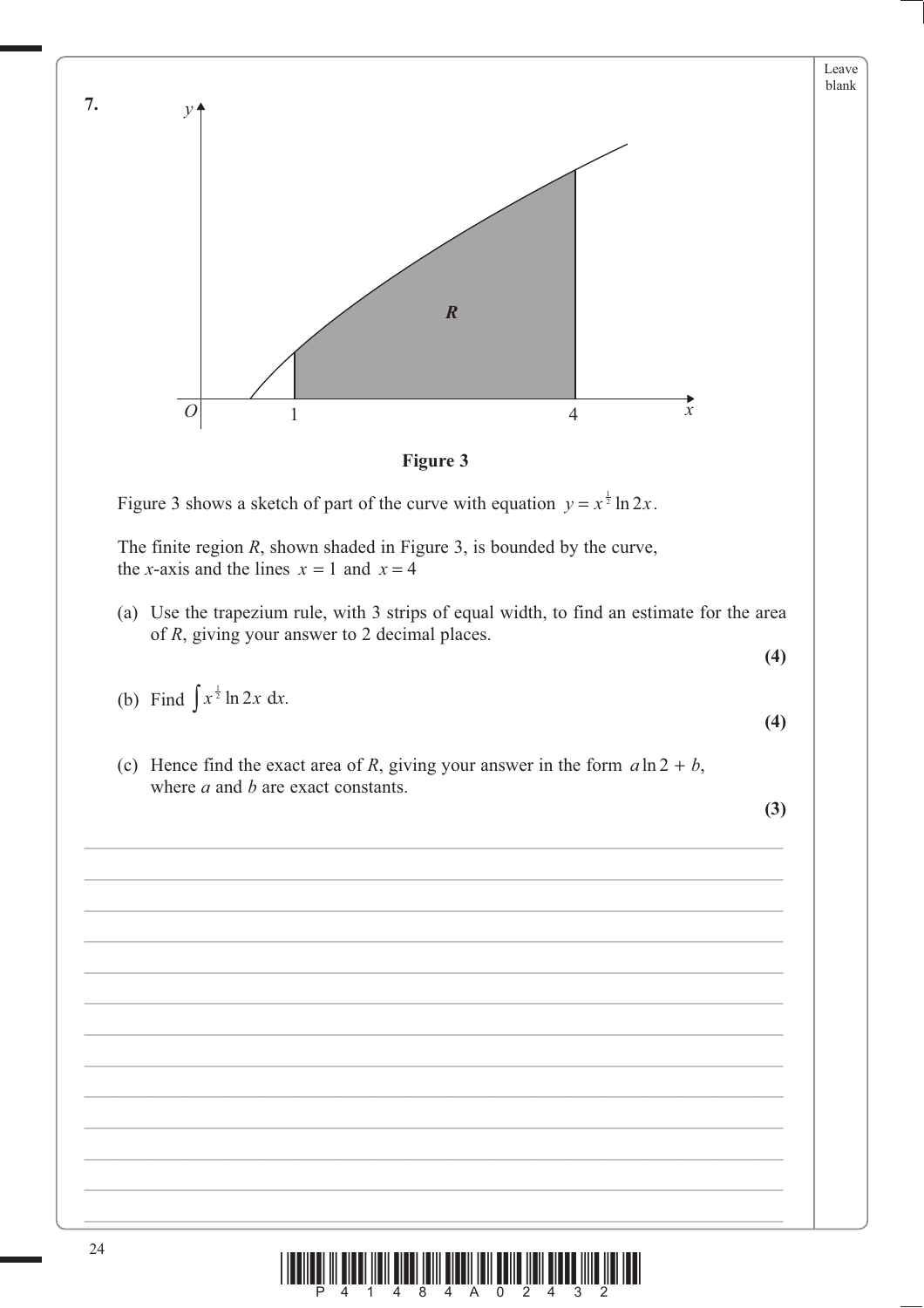|                             | Leave<br>$b$ lank   |
|-----------------------------|---------------------|
| <b>Question 7 continued</b> |                     |
|                             |                     |
|                             |                     |
|                             |                     |
|                             |                     |
|                             |                     |
|                             |                     |
|                             |                     |
|                             |                     |
|                             |                     |
|                             |                     |
|                             |                     |
|                             |                     |
|                             |                     |
|                             |                     |
|                             |                     |
|                             |                     |
|                             |                     |
|                             |                     |
|                             |                     |
|                             |                     |
|                             |                     |
|                             |                     |
|                             |                     |
|                             |                     |
|                             |                     |
|                             |                     |
|                             |                     |
|                             |                     |
|                             |                     |
|                             |                     |
|                             |                     |
|                             |                     |
|                             | $25\,$<br>Turn over |
|                             |                     |

 $\left($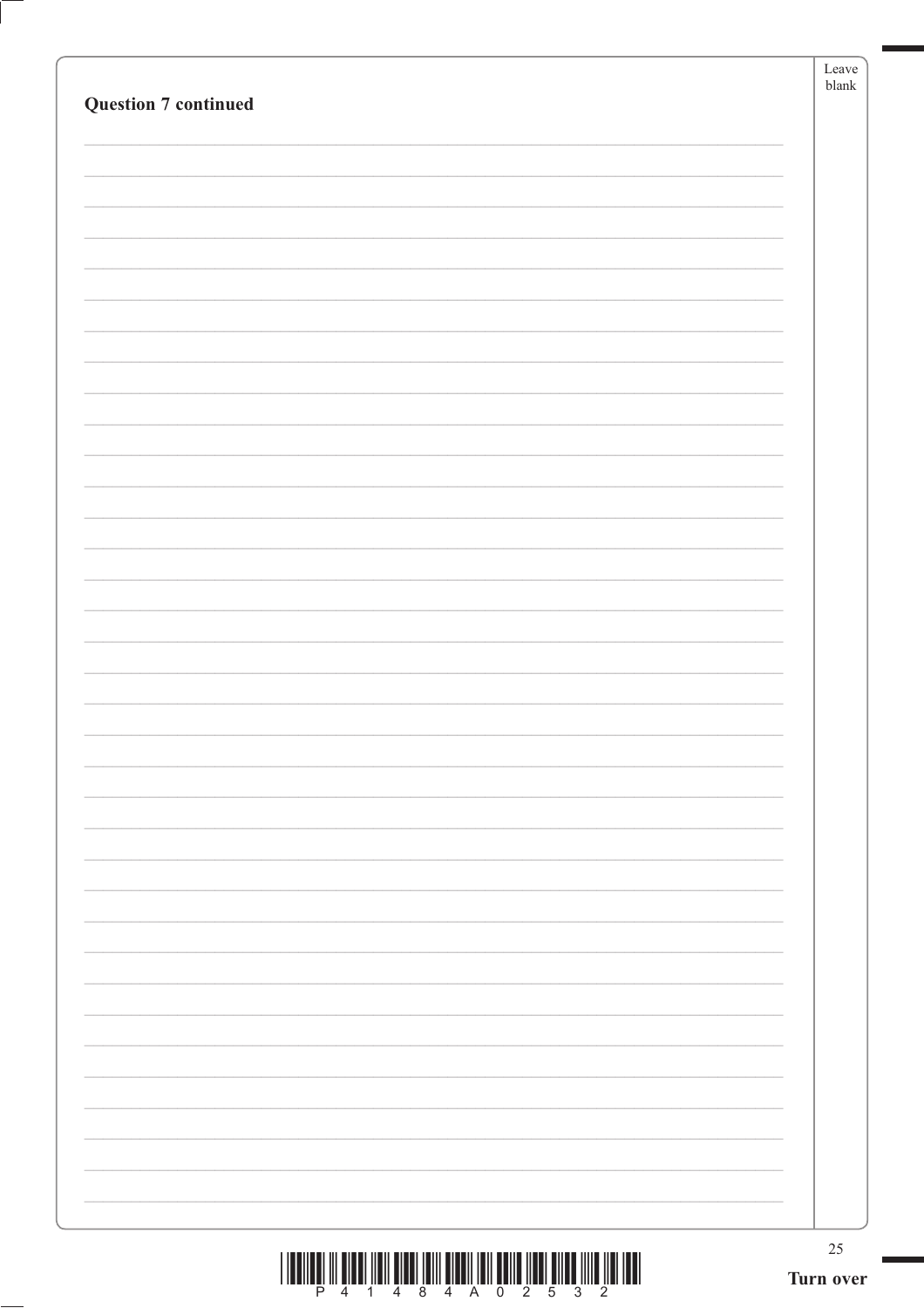|                                                                                                         | Leave    |
|---------------------------------------------------------------------------------------------------------|----------|
| <b>Question 7 continued</b>                                                                             | $b$ lank |
|                                                                                                         |          |
|                                                                                                         |          |
|                                                                                                         |          |
|                                                                                                         |          |
|                                                                                                         |          |
|                                                                                                         |          |
|                                                                                                         |          |
|                                                                                                         |          |
|                                                                                                         |          |
|                                                                                                         |          |
|                                                                                                         |          |
|                                                                                                         |          |
|                                                                                                         |          |
|                                                                                                         |          |
|                                                                                                         |          |
|                                                                                                         |          |
|                                                                                                         |          |
|                                                                                                         |          |
|                                                                                                         |          |
|                                                                                                         |          |
|                                                                                                         |          |
|                                                                                                         |          |
|                                                                                                         |          |
|                                                                                                         |          |
|                                                                                                         |          |
|                                                                                                         |          |
|                                                                                                         |          |
|                                                                                                         |          |
|                                                                                                         |          |
|                                                                                                         |          |
|                                                                                                         |          |
|                                                                                                         |          |
|                                                                                                         |          |
|                                                                                                         |          |
|                                                                                                         |          |
|                                                                                                         |          |
|                                                                                                         |          |
|                                                                                                         |          |
|                                                                                                         |          |
|                                                                                                         |          |
|                                                                                                         |          |
|                                                                                                         |          |
|                                                                                                         |          |
| $26\,$<br><u>I TOOTTOOT TIL OLOOT TIOTT OLOOT TOITI OLOOTTI TOIT OOTTO TIOTO OLLEE TITTO TIOTI TOOT</u> |          |

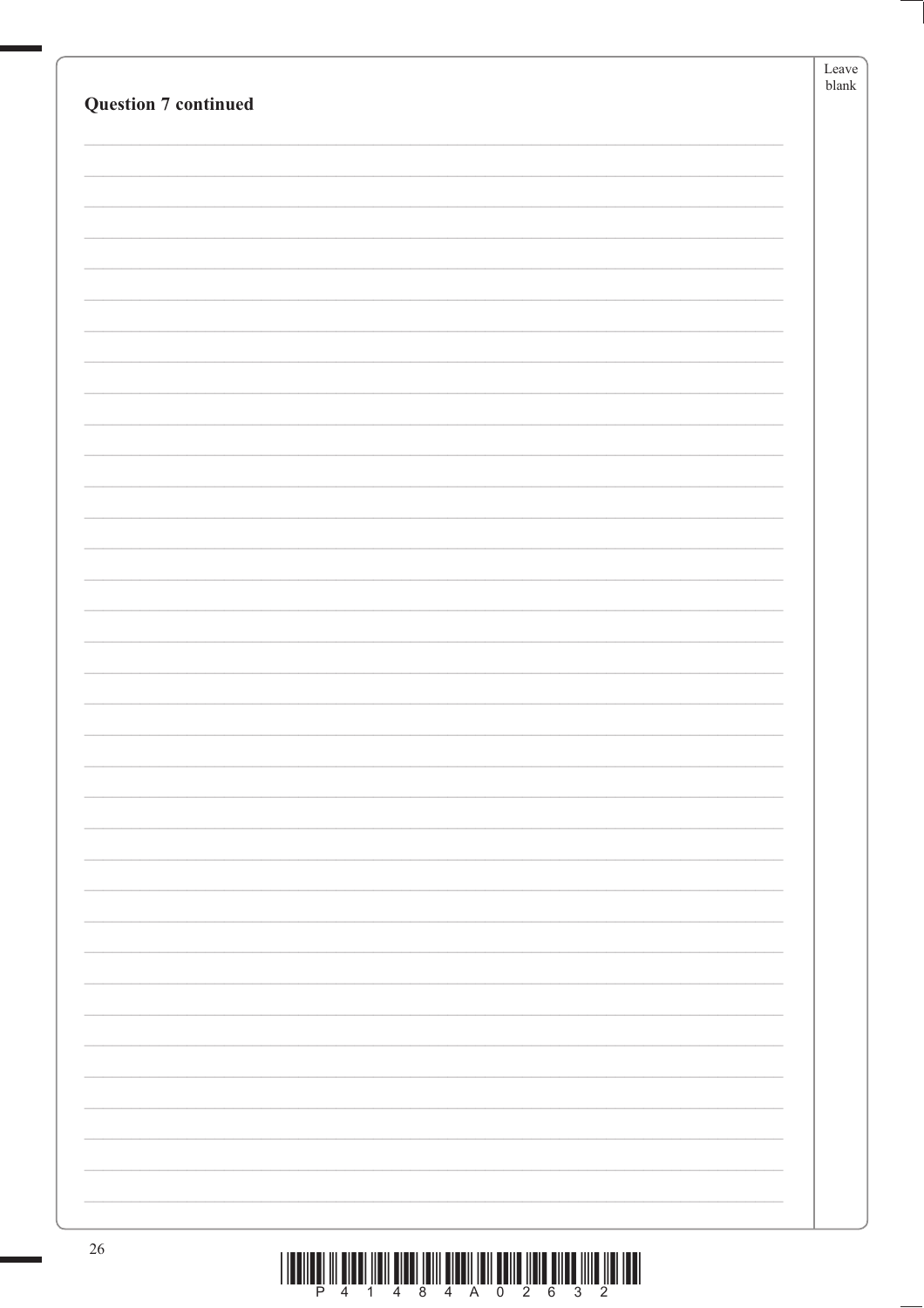|                                                                                   | Leave<br>$b$ lank |
|-----------------------------------------------------------------------------------|-------------------|
| <b>Question 7 continued</b>                                                       |                   |
|                                                                                   |                   |
|                                                                                   |                   |
|                                                                                   |                   |
|                                                                                   |                   |
|                                                                                   |                   |
|                                                                                   |                   |
|                                                                                   |                   |
|                                                                                   |                   |
|                                                                                   |                   |
|                                                                                   |                   |
|                                                                                   |                   |
|                                                                                   |                   |
|                                                                                   |                   |
|                                                                                   |                   |
|                                                                                   |                   |
|                                                                                   |                   |
|                                                                                   |                   |
|                                                                                   |                   |
|                                                                                   |                   |
|                                                                                   |                   |
|                                                                                   |                   |
|                                                                                   |                   |
|                                                                                   |                   |
|                                                                                   |                   |
|                                                                                   |                   |
|                                                                                   |                   |
|                                                                                   |                   |
|                                                                                   |                   |
|                                                                                   |                   |
|                                                                                   | Q7                |
| (Total 11 marks)                                                                  |                   |
|                                                                                   |                   |
| <u>, ושמו ומון מוון ממשמן ונמון מווסט ווסן ווסטוס וווסן ומסום ווסון וממשל ווו</u> | $27\,$            |

ſ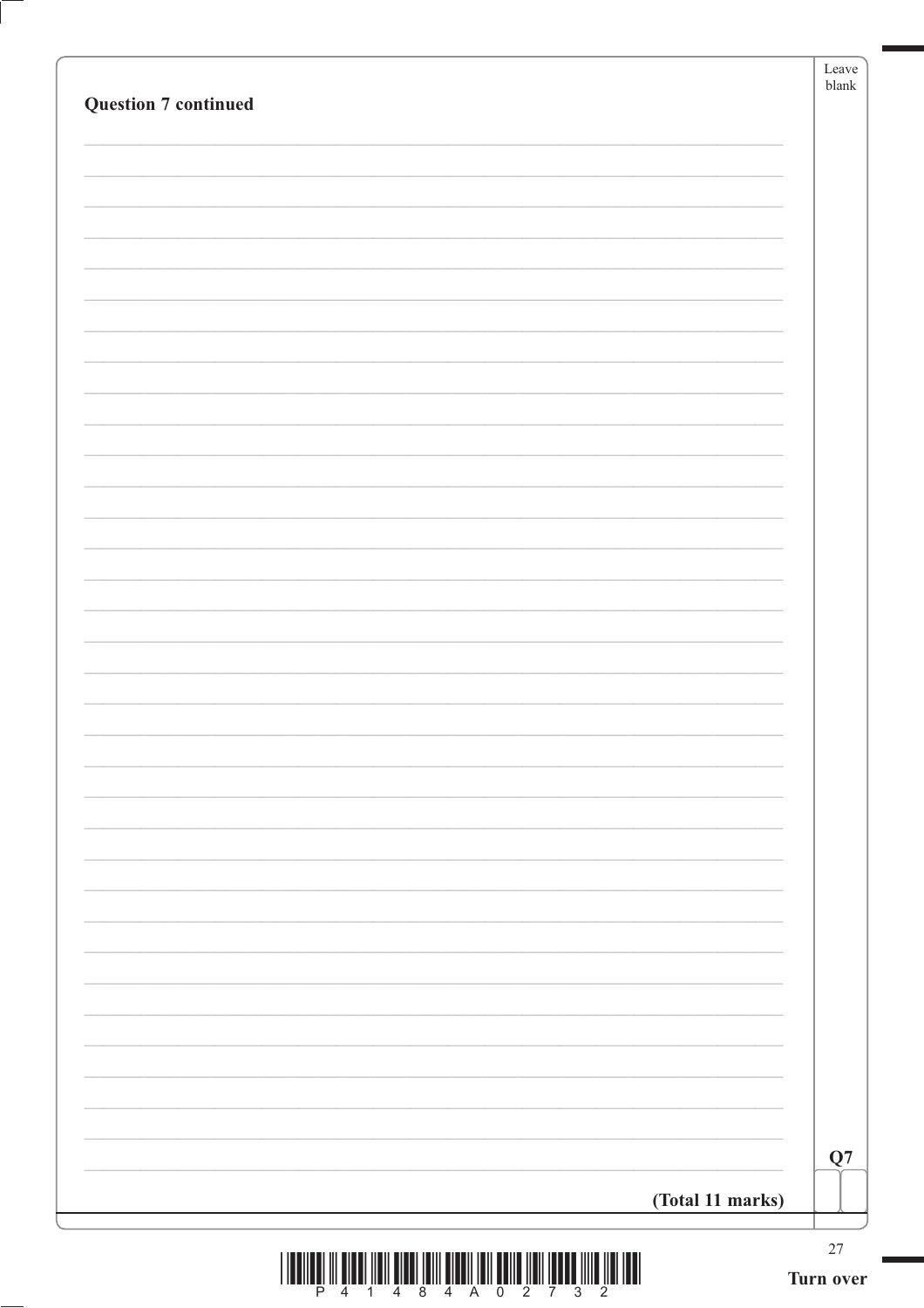|    |                                                                                                                                                                                              |     | Leave<br>blank |
|----|----------------------------------------------------------------------------------------------------------------------------------------------------------------------------------------------|-----|----------------|
| 8. | Relative to a fixed origin <i>O</i> , the point <i>A</i> has position vector $(10\mathbf{i} + 2\mathbf{j} + 3\mathbf{k})$ ,<br>and the point <i>B</i> has position vector $(8i + 3j + 4k)$ . |     |                |
|    | The line $l$ passes through the points $A$ and $B$ .                                                                                                                                         |     |                |
|    | (a) Find the vector $\overrightarrow{AB}$ .                                                                                                                                                  |     |                |
|    |                                                                                                                                                                                              | (2) |                |
|    | (b) Find a vector equation for the line $l$ .                                                                                                                                                | (2) |                |
|    | The point C has position vector $(3\mathbf{i} + 12\mathbf{j} + 3\mathbf{k})$ .                                                                                                               |     |                |
|    | The point P lies on <i>l</i> . Given that the vector $\overrightarrow{CP}$ is perpendicular to <i>l</i> ,                                                                                    |     |                |
|    | (c) find the position vector of the point $P$ .                                                                                                                                              |     |                |
|    |                                                                                                                                                                                              | (6) |                |
|    |                                                                                                                                                                                              |     |                |
|    |                                                                                                                                                                                              |     |                |
|    |                                                                                                                                                                                              |     |                |
|    |                                                                                                                                                                                              |     |                |
|    |                                                                                                                                                                                              |     |                |
|    |                                                                                                                                                                                              |     |                |
|    |                                                                                                                                                                                              |     |                |
|    |                                                                                                                                                                                              |     |                |
|    |                                                                                                                                                                                              |     |                |
|    |                                                                                                                                                                                              |     |                |
|    |                                                                                                                                                                                              |     |                |
|    |                                                                                                                                                                                              |     |                |
|    |                                                                                                                                                                                              |     |                |
|    |                                                                                                                                                                                              |     |                |
|    |                                                                                                                                                                                              |     |                |
|    |                                                                                                                                                                                              |     |                |
|    |                                                                                                                                                                                              |     |                |
|    |                                                                                                                                                                                              |     |                |
|    |                                                                                                                                                                                              |     |                |
| 28 |                                                                                                                                                                                              |     |                |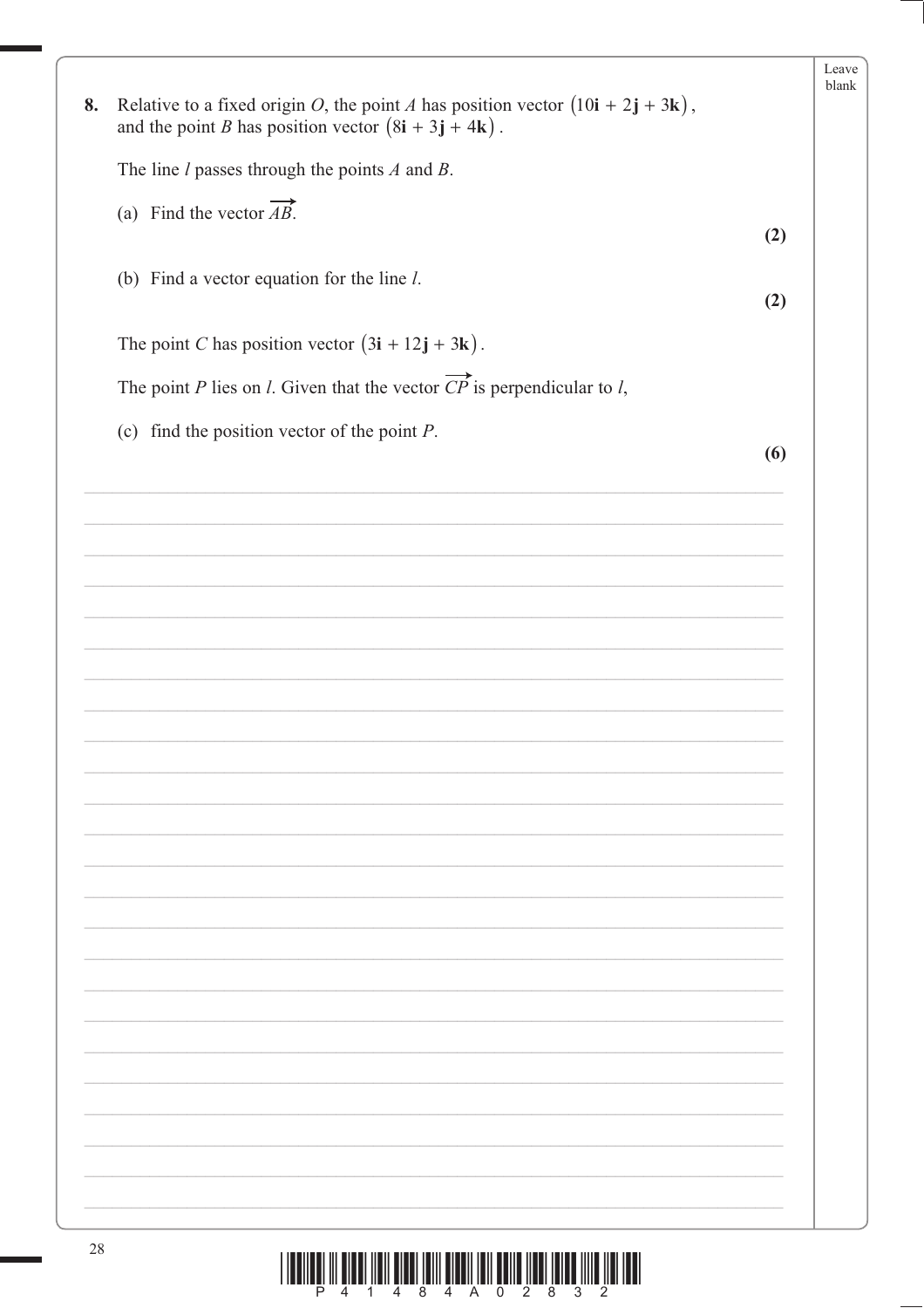|                             | Leave<br>$b$ lank |
|-----------------------------|-------------------|
| <b>Question 8 continued</b> |                   |
|                             |                   |
|                             |                   |
|                             |                   |
|                             |                   |
|                             |                   |
|                             |                   |
|                             |                   |
|                             |                   |
|                             |                   |
|                             |                   |
|                             |                   |
|                             |                   |
|                             |                   |
|                             |                   |
|                             |                   |
|                             |                   |
|                             |                   |
|                             |                   |
|                             |                   |
|                             |                   |
|                             |                   |
|                             |                   |
|                             |                   |
|                             |                   |
|                             |                   |
|                             |                   |
|                             |                   |
|                             |                   |
|                             |                   |
|                             |                   |
|                             |                   |
|                             | 29                |
|                             | Turn over         |

 $\left($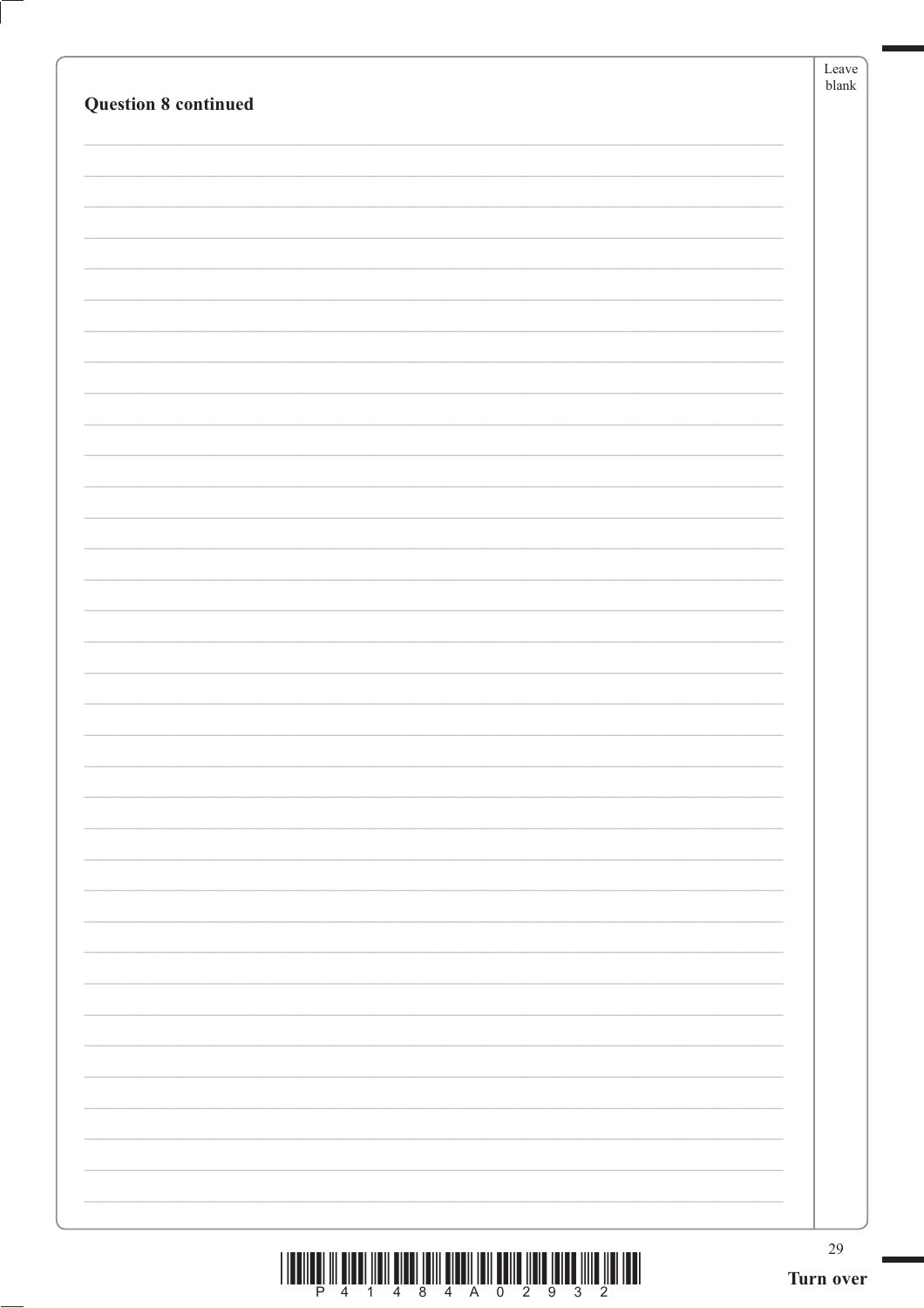| <b>Question 8 continued</b> | Leave<br>$b$ lank |
|-----------------------------|-------------------|
|                             |                   |
|                             |                   |
|                             |                   |
|                             |                   |
|                             |                   |
|                             |                   |
|                             |                   |
|                             |                   |
|                             |                   |
|                             |                   |
|                             |                   |
|                             |                   |
|                             |                   |
|                             |                   |
|                             |                   |
|                             |                   |
|                             |                   |
|                             |                   |
|                             |                   |
|                             |                   |
|                             |                   |
|                             |                   |
|                             |                   |
|                             |                   |
|                             |                   |
|                             |                   |
|                             |                   |
|                             |                   |
|                             |                   |
|                             |                   |
|                             |                   |
| $30\,$                      |                   |

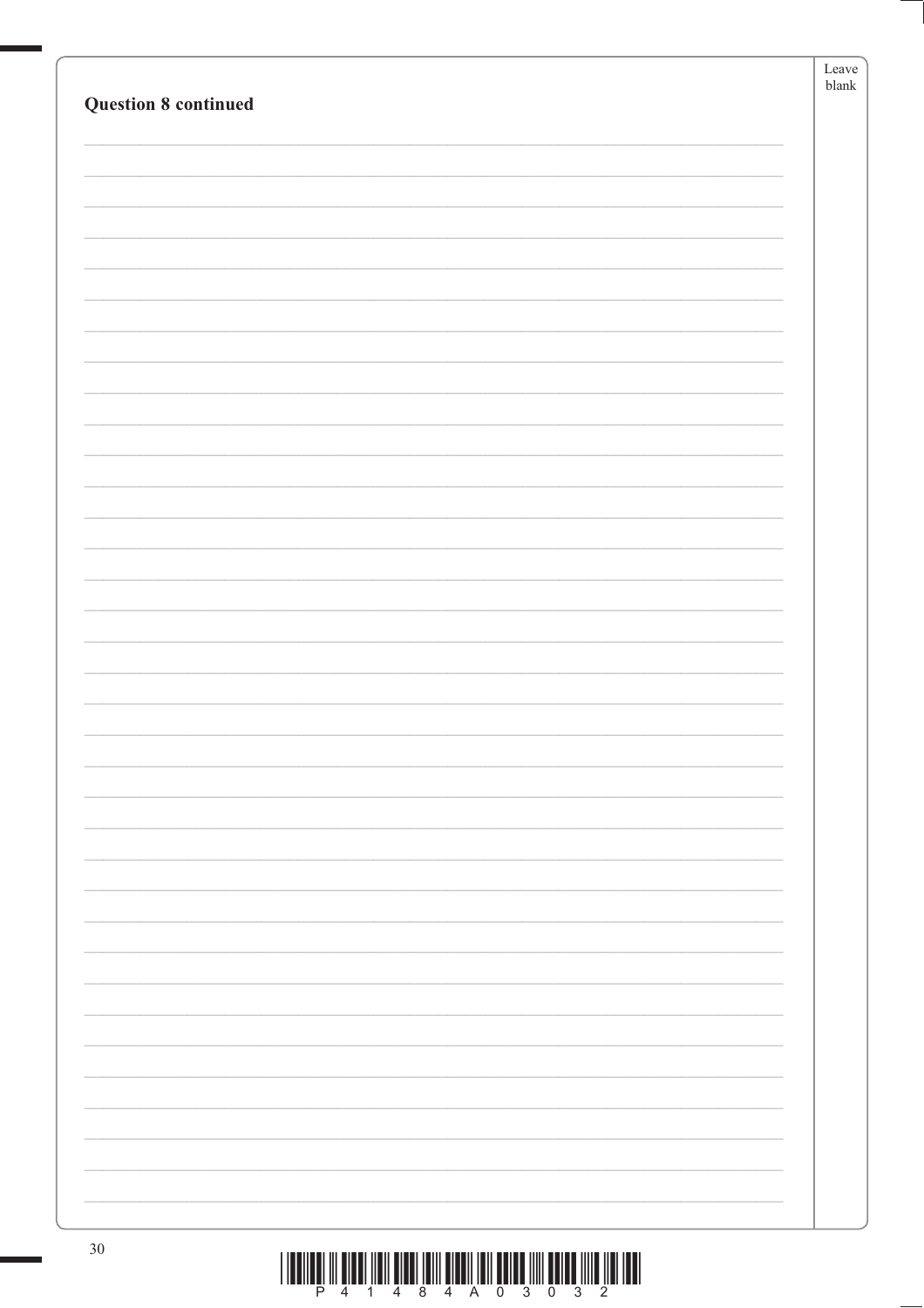| <b>Question 8 continued</b> | Leave<br>blank  |
|-----------------------------|-----------------|
|                             |                 |
|                             |                 |
|                             |                 |
|                             |                 |
|                             |                 |
|                             |                 |
|                             |                 |
|                             |                 |
|                             |                 |
|                             |                 |
|                             |                 |
|                             |                 |
|                             |                 |
|                             |                 |
|                             |                 |
|                             |                 |
|                             |                 |
|                             |                 |
|                             |                 |
|                             | 31<br>Turn over |

 $\left($